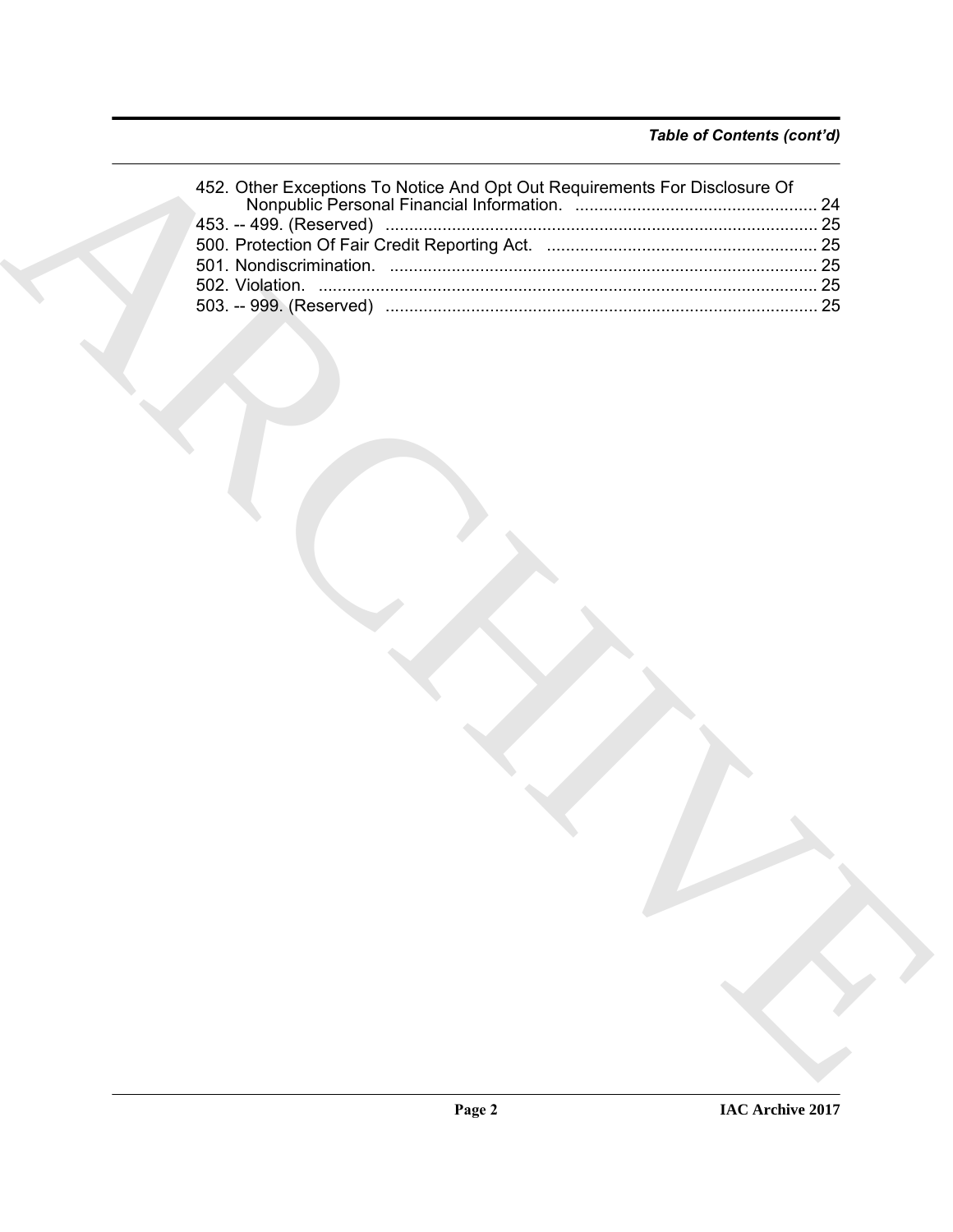#### **IDAPA 18 TITLE 01 CHAPTER 48**

#### <span id="page-2-0"></span>**18.01.48 - RULE TO IMPLEMENT THE PRIVACY OF CONSUMER FINANCIAL INFORMATION**

#### <span id="page-2-1"></span>**000. LEGAL AUTHORITY.**

This rule is promulgated pursuant to the authority granted by Title 41, Chapter 13, Section 41-1334, Idaho Code.

#### <span id="page-2-2"></span>**001. TITLE AND SCOPE.**

**01. Title**. This chapter shall be cited in full as IDAPA 18.01.48, "Rule to Implement the Privacy of er Financial Information." (5-3-03) Consumer Financial Information.<sup>3</sup>

**02.** Scope. This rule governs the treatment of nonpublic personal financial information about als by all licensees of the Idaho Department of Insurance. This rule: (5-3-03) individuals by all licensees of the Idaho Department of Insurance. This rule:

**a.** Requires a licensee to provide notice to individuals about its privacy policies and practices;  $(5-3-03)$ 

**b.** Describes the conditions under which a licensee may disclose nonpublic personal financial ion about individuals to affiliates and nonaffiliated third parties; (5-3-03) information about individuals to affiliates and nonaffiliated third parties;

**c.** Provides methods for individuals to prevent a licensee from disclosing that information; and

 $(5-3-03)$ 

 $(5-3-03)$ 

**d.** Includes examples and sample clauses that are not exclusive, but, to the extent applicable, will be compliance with this rule. (5-3-03) constitute compliance with this rule.

**CHAPTER 48**<br> **CHAPTER 48**<br> **CHAPTER CHAPTER CONSULTS:** The PRIVACY OF CONSUMER FINANCIAL INFORMATION<br>
THE LIGAL AUTIONITY: the demonstrate the light 41, Chapter 13, Section 41 1334, Ideals Code<br> **Consults:** THE *KN*B SCO **03. Applicability**. This rule applies to nonpublic personal financial information about individuals who obtain or are beneficiaries of products or services primarily for personal, family, or household purposes from licensees. This rule does not apply to information about companies or individuals who obtain products or services for business, commercial, or agricultural purposes. (5-3-03) business, commercial, or agricultural purposes.

#### <span id="page-2-3"></span>**WRITTEN INTERPRETATIONS.**

The Department of Insurance may have written statements that pertain to the interpretation of the rules in this chapter. Any written statements shall be available for review at the Department of Insurance, 700 W. State Street, Boise, ID<br>83720. (5-3-03)  $83720.$  (5-3-03)

#### <span id="page-2-4"></span>**003. ADMINISTRATIVE APPEALS.**

All hearings before the Director of the Department of Insurance shall be governed by Chapter 2, Title 41, and Chapter 52, Title 67, Idaho Code. Any appeal from a decision of the Director can be taken to District Court pursuant to Chapter 52, Title 67, Idaho Code and the Idaho Rules of Civil Procedure.

#### <span id="page-2-5"></span>**004. INCORPORATION BY REFERENCE.**

No documents have been incorporated by reference into these rules. (5-3-03)

### <span id="page-2-6"></span>**005. OFFICE -- OFFICE HOURS -- MAILING ADDRESS -- STREET ADDRESS.**

**01. Office Hours**. This office is open from 8 a.m. to 5 p.m., except Saturday, Sunday and legal holidays. (5-3-03)

**02. Mailing Address**. The department's mailing address is: Idaho Department of Insurance, PO Box 83720, Boise, Idaho 83720-0043. (5-3-03)

**03.** Street Address. The principal place of business is 700 West State Street, 3<sup>rd</sup> Floor, Boise, Idaho 83702-0043. 83702-0043. (5-3-03)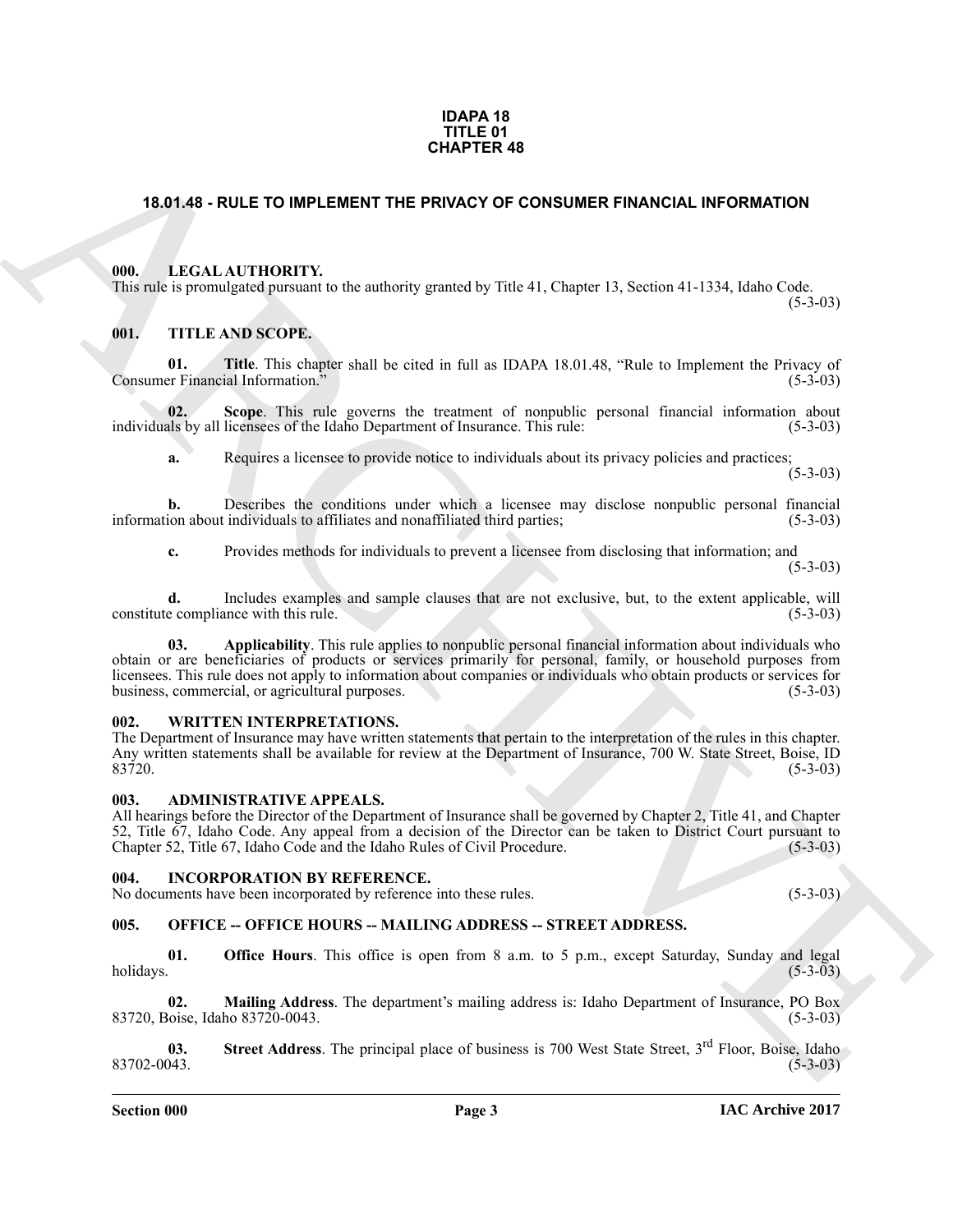#### <span id="page-3-0"></span>**006. PUBLIC RECORDS.**

#### <span id="page-3-1"></span>**007. -- 009. (RESERVED)**

#### <span id="page-3-5"></span><span id="page-3-4"></span><span id="page-3-3"></span><span id="page-3-2"></span>**010. DEFINITIONS -- A THROUGH D.**

|                                     | <b>Privacy of Consumer Financial Information</b><br><b>Department of Insurance</b>                                                                                                                                                                                                                                                                                                                                                                 |                |
|-------------------------------------|----------------------------------------------------------------------------------------------------------------------------------------------------------------------------------------------------------------------------------------------------------------------------------------------------------------------------------------------------------------------------------------------------------------------------------------------------|----------------|
| 006.<br>Chapter 1, Idaho Code.      | <b>PUBLIC RECORDS.</b><br>Any records associated with these rules are subject to the provisions of the Idaho Public Records Act, Title 74,                                                                                                                                                                                                                                                                                                         | $(5-3-03)$     |
| $007. - 009.$                       | (RESERVED)                                                                                                                                                                                                                                                                                                                                                                                                                                         |                |
| 010.                                | <b>DEFINITIONS -- A THROUGH D.</b><br>As used in this rule, unless the context requires otherwise:                                                                                                                                                                                                                                                                                                                                                 | $(5-3-03)$     |
| 01.<br>company.                     | Affiliate. A company that controls, is controlled by, or is under common control with another                                                                                                                                                                                                                                                                                                                                                      | $(5-3-03)$     |
| 02.                                 | Clear and Conspicuous. A notice is reasonably understandable and designed to call attention to<br>the nature and significance of the information in the notice. Examples:                                                                                                                                                                                                                                                                          | $(5-3-03)$     |
| a.                                  | Reasonably understandable. A notice is reasonably understandable if it:                                                                                                                                                                                                                                                                                                                                                                            | $(5-3-03)$     |
| i.                                  | Presents the information in clear, concise sentences, paragraphs, and sections;                                                                                                                                                                                                                                                                                                                                                                    | $(5-3-03)$     |
| ii.                                 | Uses short explanatory sentences or bullet lists whenever possible;                                                                                                                                                                                                                                                                                                                                                                                | $(5-3-03)$     |
| iii.                                | Uses definite, concrete, everyday words and active voice whenever possible;                                                                                                                                                                                                                                                                                                                                                                        | $(5-3-03)$     |
| iv.                                 | Avoids multiple negatives;                                                                                                                                                                                                                                                                                                                                                                                                                         | $(5-3-03)$     |
| V.                                  | Avoids legal and highly technical business terminology whenever possible; and                                                                                                                                                                                                                                                                                                                                                                      | $(5-3-03)$     |
| vi.                                 | Avoids explanations that are imprecise and readily subject to different interpretations.                                                                                                                                                                                                                                                                                                                                                           | $(5-3-03)$     |
| b.                                  | Designed to call attention. A licensee designs its notice to call attention to the nature and<br>significance of the information in it if the licensee:                                                                                                                                                                                                                                                                                            | $(5-3-03)$     |
| $\mathbf{i}$ .                      | Uses a plain-language heading to call attention to the notice;                                                                                                                                                                                                                                                                                                                                                                                     | $(5-3-03)$     |
| ii.                                 | Uses a typeface and type size that are easy to read;                                                                                                                                                                                                                                                                                                                                                                                               | $(5-3-03)$     |
| iii.                                | Provides wide margins and ample line spacing;                                                                                                                                                                                                                                                                                                                                                                                                      | $(5-3-03)$     |
| iv.                                 | Uses boldface or italics for key words; and                                                                                                                                                                                                                                                                                                                                                                                                        | $(5-3-03)$     |
| V.                                  | In a form that combines the licensee's notice with other information, uses distinctive type size,<br>style, and graphic devices, such as shading or sidebars.                                                                                                                                                                                                                                                                                      | $(5 - 3 - 03)$ |
| c.                                  | Notices on web sites. If a licensee provides a notice on a web page, the notice must call attention to<br>the nature and significance of the information in the notice. The licensee must use text or visual cues to encourage<br>scrolling down the page, if necessary, to view the entire notice and ensure that other elements on the web site (such as<br>text, graphics, hyperlinks or sound) do not distract attention from the notice; and: | $(5-3-03)$     |
| $\mathbf{i}$ .<br>are conducted; or | Place the notice on a screen that consumers frequently access, such as a page on which transactions                                                                                                                                                                                                                                                                                                                                                | $(5-3-03)$     |
| ii.<br>relevance of the notice.     | Place a link on a screen that consumers frequently access, such as a page on which transactions are<br>conducted that connects directly to the notice and is labeled appropriately to convey the importance, nature, and                                                                                                                                                                                                                           | $(5-3-03)$     |
| 03.                                 | Collect. To obtain information that the licensee organizes or can retrieve by the name of an                                                                                                                                                                                                                                                                                                                                                       |                |

- iv. Avoids multiple negatives; (5-3-03)
- v. Avoids legal and highly technical business terminology whenever possible; and (5-3-03)
- vi. Avoids explanations that are imprecise and readily subject to different interpretations. (5-3-03)

- i. Uses a plain-language heading to call attention to the notice; (5-3-03) ii. Uses a typeface and type size that are easy to read; (5-3-03) iii. Provides wide margins and ample line spacing; (5-3-03)
- <span id="page-3-6"></span>iv. Uses boldface or italics for key words; and (5-3-03)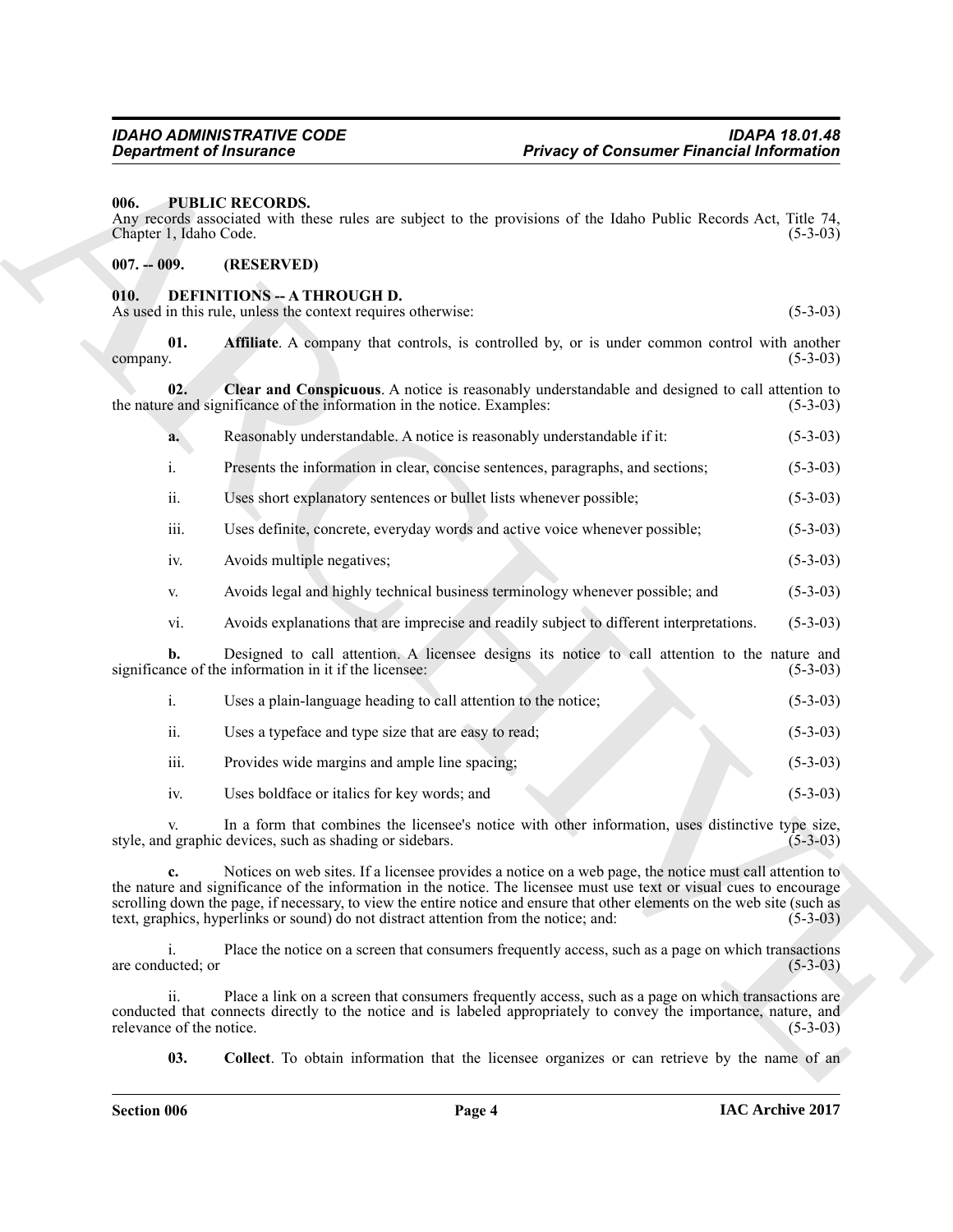individual or by identifying number, symbol or other identifying particular assigned to the individual, irrespective of the source of the underlying information. (5-3-03) the source of the underlying information.

<span id="page-4-0"></span>**04. Company**. A corporation, limited liability company, business trust, general or limited partnership, association, sole proprietorship, or similar organization. (5-3-03)

<span id="page-4-1"></span>**05. Consumer**. An individual who seeks to obtain, obtains, or has obtained an insurance product or service from a licensee that is to be used primarily for personal, family, or household purposes, and about whom the licensee has nonpublic personal information, or that individual's legal representative. Examples: (5-3-03)

**a.** An individual who provides nonpublic personal information to a licensee in connection with obtaining or seeking to obtain financial, investment or economic advisory services relating to an insurance product or service is a consumer regardless of whether the licensee establishes an ongoing advisory relationship. service is a consumer regardless of whether the licensee establishes an ongoing advisory relationship.

**b.** An applicant for insurance prior to the inception of insurance coverage is a licensee's consumer.

 $(5-3-03)$ 

**c.** An individual who is a consumer of another financial institution is not a licensee's consumer solely because the licensee is acting as agent for, or provides processing or other services to, that financial institution.

(5-3-03)

| An individual is a licensee's consumer if: | $(5-3-03)$ |
|--------------------------------------------|------------|
| The individual is:                         | $(5-3-03)$ |

(1) A beneficiary of a life insurance policy underwritten by the licensee; (5-3-03)

(2) The individual is an insured or an annuitant under an insurance policy or an annuity, respectively,  $y$  the licensee; or  $(5-3-03)$ issued by the licensee; or

(3) The individual is a mortgagor of a mortgage covered under a mortgage insurance policy; and (5-3-03)

ii. The licensee discloses nonpublic personal financial information about the individual to a fated third party other than as permitted under Sections 450, 451 and 452 of this rule. (5-3-03) nonaffiliated third party other than as permitted under Sections 450, 451 and 452 of this rule.

**Depertement of Finderings**<br> **Convention of the simulation consists and the shade and scheme and scheme and the method in the simulation of the simulation of the simulation of the simulation of the simulation of the simul e.** If the licensee provides the initial, annual, and revised notices under Sections 100, 150, and 300 of this rule to the plan sponsor, group or blanket insurance policyholder, or group annuity contract holder, and if the licensee does not disclose to a nonaffiliated third party nonpublic personal financial information about an individual other than as permitted under Sections 450, 451, and 452 of this rule, an individual is not the consumer of the licensee solely because he is:

A participant or a beneficiary of an employee benefit plan that the licensee administers or sponsors censee acts as a trustee, insurer, or fiduciary; or (5-3-03) or for which the licensee acts as a trustee, insurer, or fiduciary; or

ii. Covered under a group or blanket insurance policy or group annuity contract issued by the licensee.  $(5-3-03)$ 

iii. A beneficiary in a workers' compensation plan. (5-3-03)

**f.** The individuals described in Subparagraphs 010.05.e.i. through 010.05.e.iii. of this rule are consumers of a licensee if the licensee does not meet all the conditions of Paragraph 010.05.e. In no event shall the individuals, solely by virtue of the status described in Subparagraphs 010.05.e.i. through 010.05.e.iii. of this rule, be deemed to be customers for purposes of this rule. (5-3-03) deemed to be customers for purposes of this rule.

An individual is not a licensee's consumer solely because he is a beneficiary of a trust for which the ee. licensee is a trustee.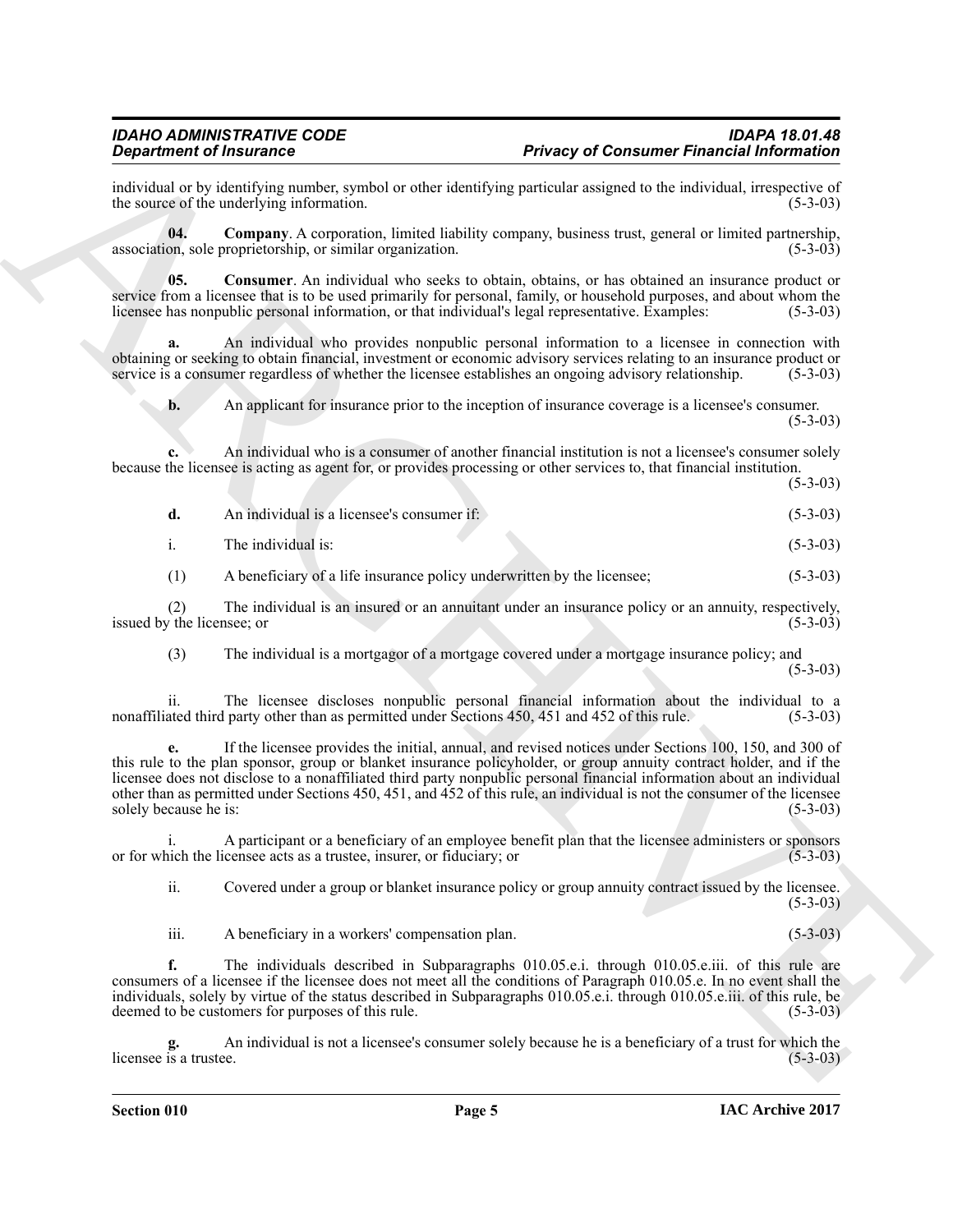**h.** An individual is not a licensee's consumer solely because he is designated the licensee as trustee for (5-3-03) a trust.  $(5-3-03)$ 

**06. Consumer Reporting Agency**. Is the same meaning as found in Section 603(f) of the federal Fair Credit Reporting Act  $(15 \text{ U.S.C. } 1681a(f))$ . (5-3-03)

<span id="page-5-1"></span><span id="page-5-0"></span>**07. Control**: (5-3-03)

**a.** Ownership, control, or power to vote twenty-five percent (25%) or more of the outstanding shares of any class of voting security of the company, directly or indirectly, or acting through one (1) or more other persons; (5-3-03)

**b.** Control in any manner over the election of a majority of the directors, trustees, or general partners (or individuals exercising similar functions) of the company; or (5-3-03)

**c.** The power to exercise, directly or indirectly, a controlling influence over the management or of the company, as the director determines. (5-3-03) policies of the company, as the director determines.

<span id="page-5-3"></span><span id="page-5-2"></span>**08.** Customer. A consumer who has a customer relationship with a licensee.  $(5-3-03)$ 

**09. Customer Relationship**. A continuing relationship between a consumer and a licensee under which the licensee provides one (1) or more insurance products or services to the consumer that are to be used<br>primarily for personal, family, or household purposes. Examples: (5-3-03) primarily for personal, family, or household purposes. Examples:

**a.** A consumer has a continuing relationship with a licensee if: (5-3-03)

i. The consumer is a current policyholder of an insurance product issued by or through the licensee;<br>(5-3-03) or  $(5-3-03)$ 

ii. The consumer obtains financial, investment, or economic advisory services relating to an insurance product or service from the licensee for a fee.

- **b.** A consumer does not have a continuing relationship with a licensee if: (5-3-03)
- i. The consumer applies for insurance but does not purchase the insurance; (5-3-03)

ii. The licensee sells the consumer travel insurance in an isolated transaction; (5-3-03)

iii. The individual is no longer a current policyholder of an insurance product or no longer obtains e services with or through the licensee: insurance services with or through the licensee;

iv. The consumer is a beneficiary or claimant under a policy and has submitted a claim under a policy as settlement option involving an ongoing relationship with the licensee: (5-3-03) choosing a settlement option involving an ongoing relationship with the licensee;

The consumer is a beneficiary or a claimant under a policy and has submitted a claim under that  $\text{lump sum}$  settlement option: (5-3-03) policy choosing a lump sum settlement option;

**Department of financines**<br>
An individual to avia the<br>convert consumer and/or bounded by the state and in the state of the state and<br>  $\mathbf{R}^n$  ( $\mathbf{R}^n$ ) ( $\mathbf{R}^n$ ) ( $\mathbf{R}^n$ ) ( $\mathbf{R}^n$ ) ( $\mathbf{R}^n$ ) ( $\mathbf{R}^n$ vi. The customer's policy is lapsed, expired, or otherwise inactive or dormant under the licensee's business practices, and the licensee has not communicated with the customer about the relationship for a period of twelve (12) consecutive months, other than annual privacy notices, material required by law or rule, communication at the direction of a state or federal authority, or promotional materials; (5-3-03)

vii. The individual is an insured or an annuitant under an insurance policy or annuity, respectively, but is not the policyholder or owner of the insurance policy or annuity; or

viii. The individual's last known address according to the licensee's records is deemed invalid. An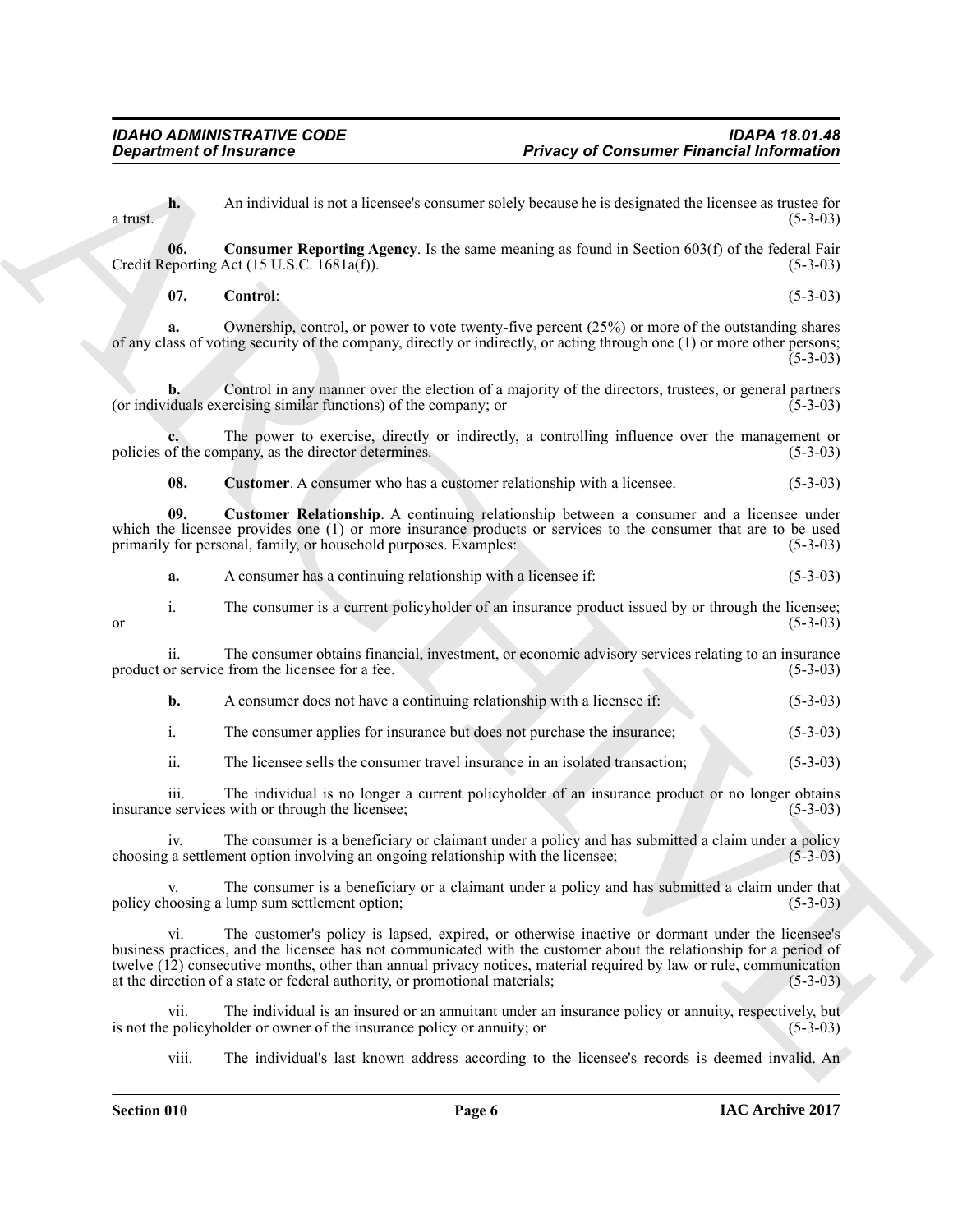### *IDAHO ADMINISTRATIVE CODE IDAPA 18.01.48* **Privacy of Consumer Financial Information**

address of record is deemed invalid if mail sent to that address by the licensee has been returned by the postal authorities as undeliverable and if subsequent attempts by the licensee to obtain a current valid address for the individual have been unsuccessful. (5-3-03) individual have been unsuccessful.

<span id="page-6-3"></span><span id="page-6-2"></span><span id="page-6-1"></span>

| <b>Director.</b> The Director of the Idaho Department of Insurance. | $(5-3-03)$ |
|---------------------------------------------------------------------|------------|
|---------------------------------------------------------------------|------------|

#### <span id="page-6-0"></span>**011. DEFINITIONS -- E THROUGH Z.**

As used in this rule, unless the context requires otherwise: (5-3-03)

**01. Financial Institution**. Any institution that engages in activities that are financial in nature or incidental to such financial activities as described in Section  $4(k)$  of the Bank Holding Company Act of 1956 (12 U.S.C. 1843(k)). Financial institution does not include: (5-3-03) U.S.C. 1843 $(k)$ ). Financial institution does not include:

**a.** Any person or entity with respect to any financial activity that is subject to the jurisdiction of the Commodity Futures Trading Commission under the Commodity Exchange Act (7 U.S.C. 1 et seq.); (5-3-03)

**b.** The Federal Agricultural Mortgage Corporation or any entity charged and operating under the Farm et of 1971 (12 U.S.C. 2001 et seq.); or Credit Act of 1971 (12 U.S.C. 2001 et seq.); or

<span id="page-6-4"></span>**c.** Institutions chartered by Congress specifically to engage in securitizations, secondary market sales (including sales of servicing rights) or similar transactions related to a transaction of a consumer, as long as the institutions do not sell or transfer nonpublic personal information to a nonaffiliated third party.

**Experimental interactions** and and solid a this distribute of Container Franchistan interactions and the state of the state of the state of the state of the state of the state of the state of the state of the state of th **02. Financial Product or Service**. A product or service that a financial holding company could offer by engaging in an activity that is financial in nature or incidental to such a financial activity under Section  $4(k)$  of the Bank Holding Company Act of 1956 (12 U.S.C. 1843(k)). Financial service includes a financial institution's evaluation or brokerage of information that the financial institution collects in connection with a request or an application from a consumer for a financial product or service. (5-3-03) application from a consumer for a financial product or service.

<span id="page-6-5"></span>**03. Insurance Product or Service**. Any product or service that is offered by a licensee pursuant to the insurance laws of this state. Insurance service includes a licensee's evaluation, brokerage, or distribution of information that the licensee collects in connection with a request or an application from a consumer for an insurance product or service. (5-3-03)

<span id="page-6-6"></span>**04. Licensee**. All licensed insurers, producers, and other persons licensed, or required to be licensed; authorized, or required to be authorized; or registered, or required to be registered, pursuant to Title 41 of the Idaho  $\text{Code.} \tag{5-3-03}$ 

**a.** A licensee is not subject to the notice and opt out requirements for nonpublic personal financial information set forth in this rule if the licensee is an employee, agent, or other representative of another licensee ("the principal") and:

i. The principal otherwise complies with, and provides the notices required by, the provisions of this rule; and  $(5-3-03)$ 

ii. The licensee does not disclose any nonpublic personal information to any person other than the or its affiliates in a manner permitted by this rule. (5-3-03) principal or its affiliates in a manner permitted by this rule.

**b.** Subject to Paragraph 011.04.c., "licensee" shall also include an unauthorized insurer that accepts business placed through a licensed surplus lines broker in this state, but only in regard to the surplus lines placements placed pursuant to Title 41, Chapter 12, Idaho Code. (5-3-03) placed pursuant to Title  $41$ , Chapter  $12$ , Idaho Code.

A surplus lines broker or surplus lines insurer shall be deemed to be in compliance with the notice ements for nonpublic personal financial information set forth in this rule provided:  $(5-3-03)$ and opt out requirements for nonpublic personal financial information set forth in this rule provided:

Subject to Paragraph 011.04.e., "licensee" shall also include an unauthorized insurer that accepts business placed through a licensed surplus lines broker in this state, but only in regard to the surplus lines placements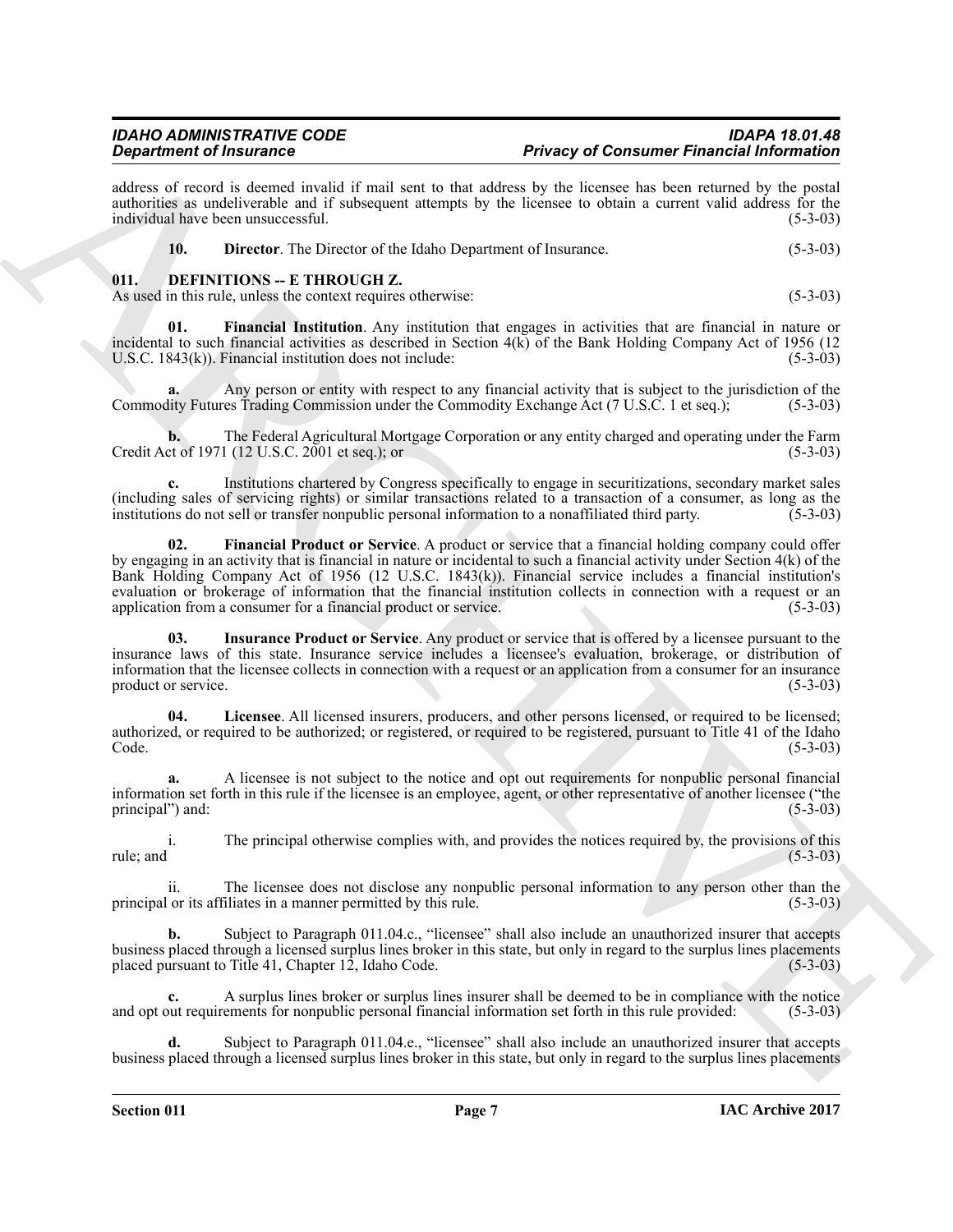#### PRIVACY NOTICE

<span id="page-7-2"></span><span id="page-7-1"></span><span id="page-7-0"></span>

| 05. | <b>Nonaffiliated Third Party.</b> | $(5-3-03)$ |
|-----|-----------------------------------|------------|
| а.  | Any person except:                | $(5-3-03)$ |
|     | A licensee's affiliate; or        | $(5-3-03)$ |

|                                     | <b>Privacy of Consumer Financial Information</b><br><b>Department of Insurance</b>                                                                                                                                                                                                                                                                                                                                                                                       |                          |
|-------------------------------------|--------------------------------------------------------------------------------------------------------------------------------------------------------------------------------------------------------------------------------------------------------------------------------------------------------------------------------------------------------------------------------------------------------------------------------------------------------------------------|--------------------------|
|                                     | placed pursuant to Title 41, Chapter 12, Idaho Code.                                                                                                                                                                                                                                                                                                                                                                                                                     | $(5-3-03)$               |
| e.                                  | A surplus lines broker or surplus lines insurer shall be deemed to be in compliance with the notice<br>and opt out requirements for nonpublic personal financial information set forth in this rule provided:                                                                                                                                                                                                                                                            | $(5-3-03)$               |
|                                     | The broker or insurer does not disclose nonpublic personal information of a consumer or a<br>customer to nonaffiliated third parties for any purpose, including joint servicing or marketing under Section 450,<br>except as permitted by Section 451 or 452 of this rule; and                                                                                                                                                                                           | $(5-3-03)$               |
| 11.                                 | The broker or insurer delivers a notice to the consumer at the time a customer relationship is<br>established on which the following is printed in sixteen (16) point type:                                                                                                                                                                                                                                                                                              | $(5-3-03)$               |
| PRIVACY NOTICE<br>permitted by law. | Neither the U.S. brokers that handled this insurance nor the insurers that have underwritten this insurance will<br>disclose nonpublic personal information concerning the buyer to nonaffiliates of the brokers or insurers except as                                                                                                                                                                                                                                   | $(5-3-03)$               |
| 05.                                 | <b>Nonaffiliated Third Party.</b>                                                                                                                                                                                                                                                                                                                                                                                                                                        | $(5-3-03)$               |
| a.                                  | Any person except:                                                                                                                                                                                                                                                                                                                                                                                                                                                       | $(5-3-03)$               |
| i.                                  | A licensee's affiliate; or                                                                                                                                                                                                                                                                                                                                                                                                                                               | $(5-3-03)$               |
| 11.                                 | A person employed jointly by a licensee and any company that is not the licensee's affiliate (but<br>nonaffiliated third party includes the other company that jointly employs the person).                                                                                                                                                                                                                                                                              | $(5-3-03)$               |
| b.<br>(I)).                         | Nonaffiliated third party includes any company that is an affiliate solely by virtue of the direct or<br>indirect ownership or control of the company by the licensee or its affiliate in conducting merchant banking or<br>investment banking activities of the type described in Section $4(k)(4)(H)$ or insurance company investment activities<br>of the type described in Section $4(k)(4)(I)$ of the federal Bank Holding Company Act (12 U.S.C. 1843(k)(4)(H) and | $(5-3-03)$               |
| 06.                                 | Nonpublic Personal Information. Nonpublic personal financial information.                                                                                                                                                                                                                                                                                                                                                                                                | $(5-3-03)$               |
| 07.                                 | <b>Nonpublic Personal Financial Information.</b>                                                                                                                                                                                                                                                                                                                                                                                                                         | $(5-3-03)$               |
|                                     |                                                                                                                                                                                                                                                                                                                                                                                                                                                                          |                          |
| a.                                  | Means:                                                                                                                                                                                                                                                                                                                                                                                                                                                                   | $(5-3-03)$               |
| i.                                  | Personally identifiable financial information; and                                                                                                                                                                                                                                                                                                                                                                                                                       |                          |
| 11.                                 | Any list, description or other grouping of consumers (and publicly available information pertaining<br>to them) that is derived using any personally identifiable financial information that is not publicly available. (5-3-03)                                                                                                                                                                                                                                         |                          |
| b.                                  | Nonpublic personal financial information does not include:                                                                                                                                                                                                                                                                                                                                                                                                               | $(5-3-03)$<br>$(5-3-03)$ |
| $\mathbf{i}$ .                      | Health information;                                                                                                                                                                                                                                                                                                                                                                                                                                                      | $(5-3-03)$               |
| ii.<br>of this rule; or             | Publicly available information, except as included on a list described in Subparagraph 011.07.a.ii.,                                                                                                                                                                                                                                                                                                                                                                     |                          |
| iii.                                | Any list, description or other grouping of consumers (and publicly available information pertaining<br>to them) that is derived without using any personally identifiable financial information that is not publicly available.                                                                                                                                                                                                                                          | $(5-3-03)$<br>$(5-3-03)$ |
| c.                                  | Examples of lists:                                                                                                                                                                                                                                                                                                                                                                                                                                                       | $(5-3-03)$               |

- **c.** Examples of lists:
- i. Nonpublic personal financial information includes any list of individuals' names and street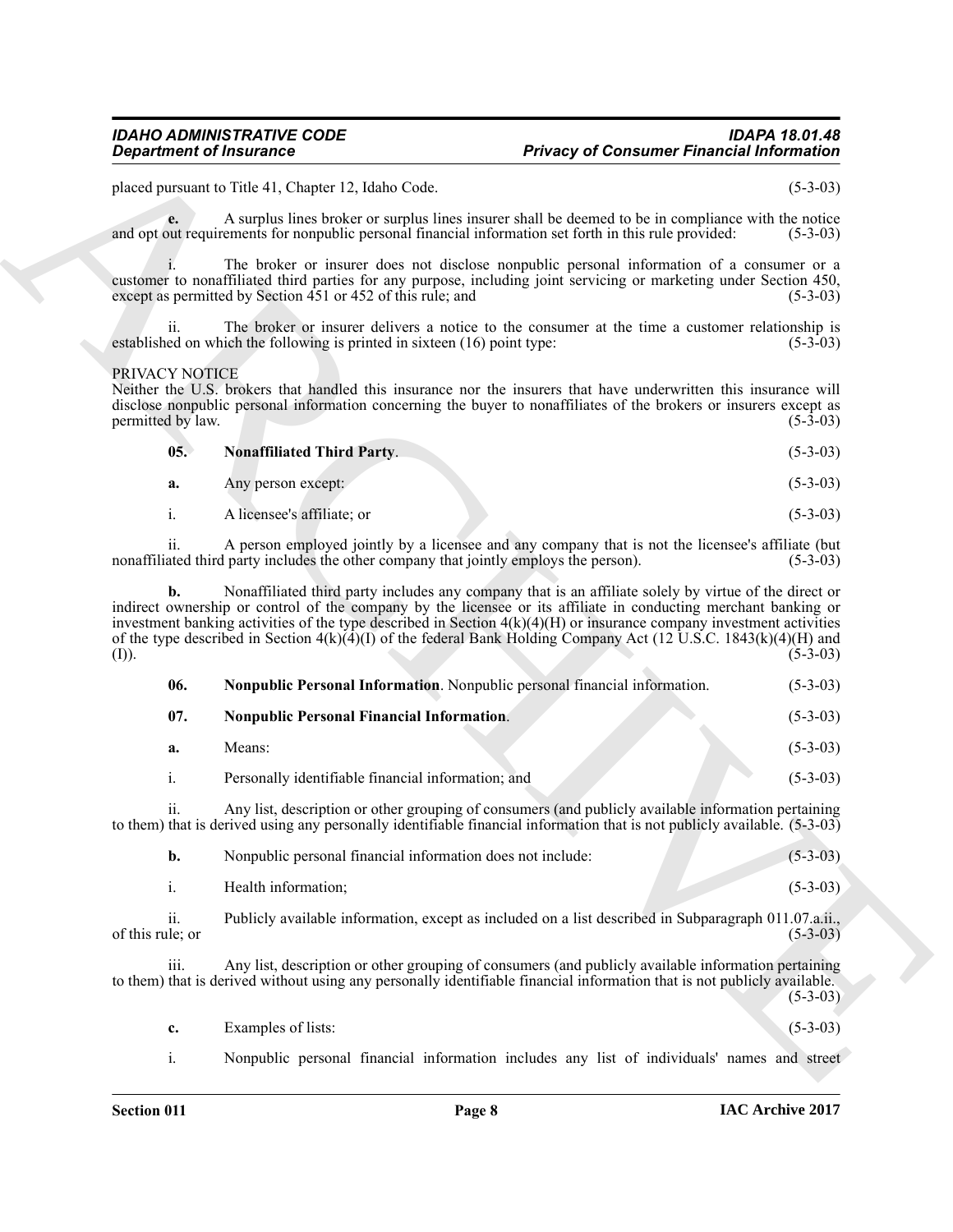<span id="page-8-2"></span><span id="page-8-1"></span><span id="page-8-0"></span>

| <b>Department of Insurance</b>                   |                                                                               | <b>Privacy of Consumer Financial Information</b>                                                                                                                                                                                                                                                                                                |            |
|--------------------------------------------------|-------------------------------------------------------------------------------|-------------------------------------------------------------------------------------------------------------------------------------------------------------------------------------------------------------------------------------------------------------------------------------------------------------------------------------------------|------------|
|                                                  | available, such as account numbers.                                           | addresses that is derived in whole or in part using personally identifiable financial information that is not publicly                                                                                                                                                                                                                          | $(5-3-03)$ |
| 11.                                              | of the individuals on the list is a consumer of a financial institution.      | Nonpublic personal financial information does not include any list of individuals' names and<br>addresses that contains only publicly available information, is not derived in whole or in part using personally<br>identifiable financial information that is not publicly available, and is not disclosed in a manner that indicates that any | $(5-3-03)$ |
| 08.                                              |                                                                               | Opt Out. A direction by the consumer that the licensee not disclose nonpublic personal financial<br>information about that consumer to a nonaffiliated third party, other than as permitted by Sections 450, 451, and 452.                                                                                                                      | $(5-3-03)$ |
| 09.                                              | Personally Identifiable Financial Information.                                |                                                                                                                                                                                                                                                                                                                                                 | $(5-3-03)$ |
| a.                                               | Any information:                                                              |                                                                                                                                                                                                                                                                                                                                                 | $(5-3-03)$ |
| 1.                                               |                                                                               | A consumer provides to a licensee to obtain an insurance product or service from the licensee;                                                                                                                                                                                                                                                  | $(5-3-03)$ |
| $\overline{11}$ .<br>licensee and a consumer; or |                                                                               | About a consumer resulting from a transaction involving an insurance product or service between a                                                                                                                                                                                                                                               | $(5-3-03)$ |
| iii.                                             | product or service to that consumer.                                          | The licensee otherwise obtains about a consumer in connection with providing an insurance                                                                                                                                                                                                                                                       | $(5-3-03)$ |
| b.                                               | Examples of personally identifiable financial information:                    |                                                                                                                                                                                                                                                                                                                                                 | $(5-3-03)$ |
| $\mathbf{1}$ .<br>service;                       |                                                                               | Information a consumer provides to a licensee on an application to obtain an insurance product or                                                                                                                                                                                                                                               | $(5-3-03)$ |
| ii.                                              | Account balance information and payment history;                              |                                                                                                                                                                                                                                                                                                                                                 | $(5-3-03)$ |
| 111.                                             | insurance product or service from the licensee;                               | The fact that an individual is or has been one $(1)$ of the licensee's customers or has obtained an                                                                                                                                                                                                                                             | $(5-3-03)$ |
| 1V.                                              | individual is or has been the licensee's consumer;                            | Any information about the licensee's consumer if it is disclosed in a manner that indicates that the                                                                                                                                                                                                                                            | $(5-3-03)$ |
|                                                  | obtains in connection with collecting on a loan or servicing a loan;          | Any information that a consumer provides to a licensee or that the licensee or its agent otherwise                                                                                                                                                                                                                                              | $(5-3-03)$ |
| V1.<br>from a web server); and                   |                                                                               | Any information the licensee collects through an Internet cookie (an information-collecting device                                                                                                                                                                                                                                              | $(5-3-03)$ |
| vii.                                             | Information from a consumer report.                                           |                                                                                                                                                                                                                                                                                                                                                 | $(5-3-03)$ |
| c.                                               | Personally identifiable financial information does not include:               |                                                                                                                                                                                                                                                                                                                                                 | $(5-3-03)$ |
| $\mathbf{i}$ .                                   | Health information;                                                           |                                                                                                                                                                                                                                                                                                                                                 | $(5-3-03)$ |
| ii.                                              |                                                                               | A list of names and addresses of customers of an entity that is not a financial institution; and                                                                                                                                                                                                                                                | $(5-3-03)$ |
| iii.                                             | not contain personal identifiers such as account numbers, names or addresses. | Information that does not identify a consumer, such as aggregate information or blind data that does                                                                                                                                                                                                                                            | $(5-3-03)$ |
| 10.                                              | <b>Publicly Available Information.</b>                                        |                                                                                                                                                                                                                                                                                                                                                 | $(5-3-03)$ |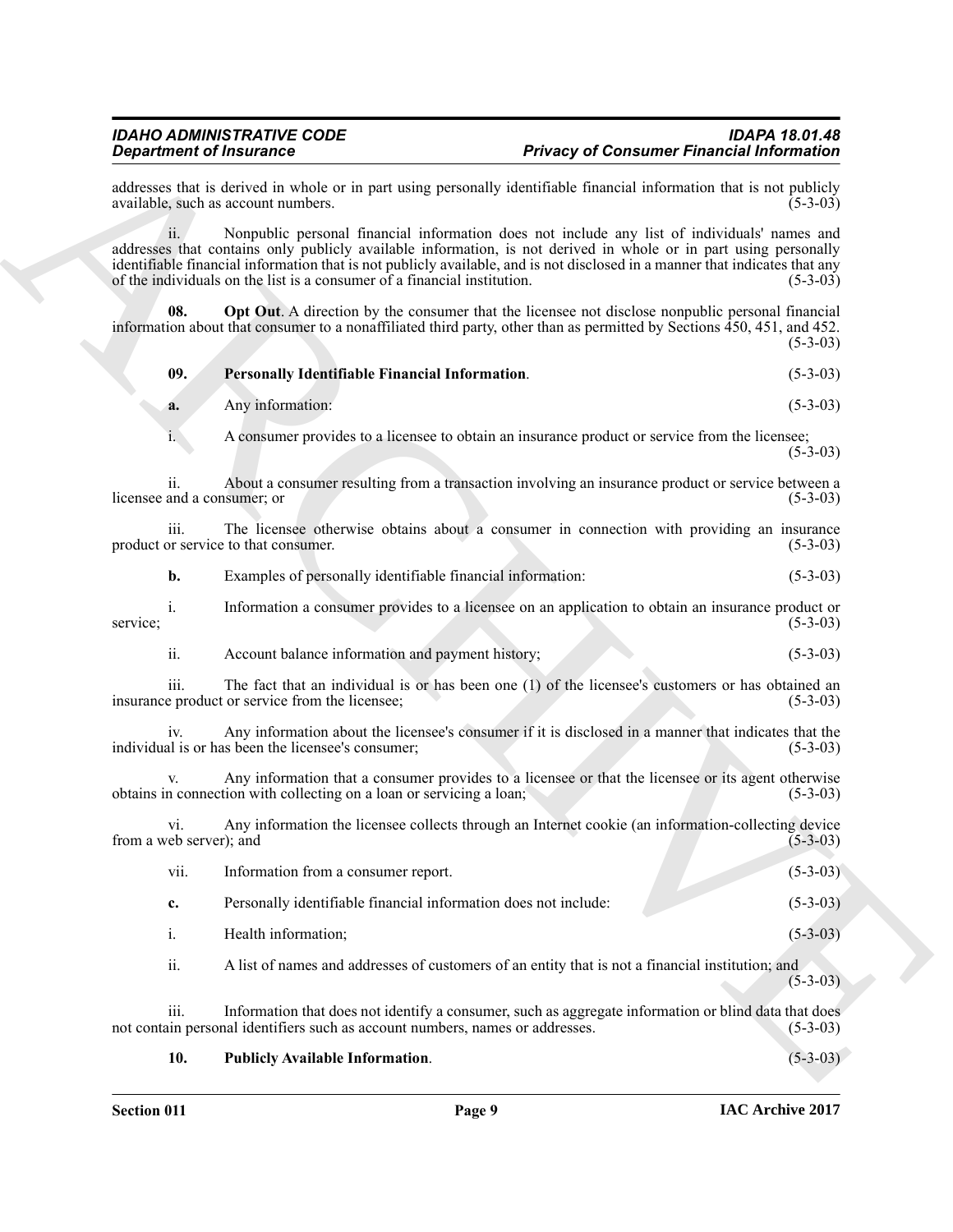|                             | <b>Department of Insurance</b>                                       | <b>Privacy of Consumer Financial Information</b>                                                                                                                                                                                                                                                                                                                                                                                                       |            |
|-----------------------------|----------------------------------------------------------------------|--------------------------------------------------------------------------------------------------------------------------------------------------------------------------------------------------------------------------------------------------------------------------------------------------------------------------------------------------------------------------------------------------------------------------------------------------------|------------|
| a.<br>general public from:  |                                                                      | Any information that a licensee has a reasonable basis to believe is lawfully made available to the                                                                                                                                                                                                                                                                                                                                                    | $(5-3-03)$ |
| $i$ .                       | Federal, state, or local government records;                         |                                                                                                                                                                                                                                                                                                                                                                                                                                                        | $(5-3-03)$ |
| ii.                         | Widely distributed media; or                                         |                                                                                                                                                                                                                                                                                                                                                                                                                                                        | $(5-3-03)$ |
| iii.                        |                                                                      | Disclosures to the general public that are required to be made by federal, state or local law.                                                                                                                                                                                                                                                                                                                                                         | $(5-3-03)$ |
| b.                          | general public if the licensee has taken steps to determine:         | A licensee has a reasonable basis to believe that information is lawfully made available to the                                                                                                                                                                                                                                                                                                                                                        | $(5-3-03)$ |
| 1.                          |                                                                      | That the information is of the type that is available to the general public; and                                                                                                                                                                                                                                                                                                                                                                       | $(5-3-03)$ |
|                             | and, if so, that the licensee's consumer has not done so.            | Whether an individual can direct that the information not be made available to the general public                                                                                                                                                                                                                                                                                                                                                      | $(5-3-03)$ |
| c.                          | Examples of publicly available information:                          |                                                                                                                                                                                                                                                                                                                                                                                                                                                        | $(5-3-03)$ |
|                             | government real estate records and security interest filings.        | Government records. Publicly available information in government records includes information in                                                                                                                                                                                                                                                                                                                                                       | $(5-3-03)$ |
| $\overline{\mathbf{u}}$ .   |                                                                      | Widely distributed media. Publicly available information from widely distributed media includes<br>information from a telephone book, a television or radio program, a newspaper or a web site that is available to the<br>general public on an unrestricted basis. A web site is not restricted merely because an Internet service provider or a<br>site operator requires a fee or a password, so long as access is available to the general public. | $(5-3-03)$ |
| iii.                        | Reasonable basis.                                                    |                                                                                                                                                                                                                                                                                                                                                                                                                                                        | $(5-3-03)$ |
| (1)                         | the jurisdiction where the mortgage would be recorded.               | A licensee has a reasonable basis to believe that mortgage information is lawfully made available to<br>the general public if the licensee has determined that the information is of the type included on the public record in                                                                                                                                                                                                                         | $(5-3-03)$ |
|                             | has informed the licensee that the telephone number is not unlisted. | A licensee has a reasonable basis to believe that an individual's telephone number is lawfully made<br>available to the general public if the licensee has located the telephone number in the telephone book or the consumer                                                                                                                                                                                                                          | $(5-3-03)$ |
| $012. - 099.$               | (RESERVED)                                                           |                                                                                                                                                                                                                                                                                                                                                                                                                                                        |            |
| <b>100.</b>                 | <b>INITIAL PRIVACY NOTICE TO CONSUMERS REQUIRED.</b>                 |                                                                                                                                                                                                                                                                                                                                                                                                                                                        |            |
| 01.                         | accurately reflects its privacy policies and practices to:           | Initial Notice Requirement. A licensee shall provide a clear and conspicuous notice that                                                                                                                                                                                                                                                                                                                                                               | $(5-3-03)$ |
| a.                          |                                                                      | Customer. An individual who becomes the licensee's customer, not later than when the licensee<br>establishes a customer relationship, except as provided in Subsection 100.05 of this rule; and                                                                                                                                                                                                                                                        | $(5-3-03)$ |
| b.<br>Sections 451 and 452. |                                                                      | Consumer. A consumer, before the licensee discloses any nonpublic personal financial information<br>about the consumer to any nonaffiliated third party, if the licensee makes a disclosure other than as authorized by                                                                                                                                                                                                                                | $(5-3-03)$ |
| 02.                         | notice to a consumer under Paragraph 100.01.b. of this rule if:      | When Initial Notice to Consumer Not Required. A licensee is not required to provide an initial                                                                                                                                                                                                                                                                                                                                                         | $(5-3-03)$ |
| a.                          |                                                                      | The licensee does not disclose any nonpublic personal financial information about the consumer to                                                                                                                                                                                                                                                                                                                                                      |            |

### <span id="page-9-0"></span>**012. -- 099. (RESERVED)**

#### <span id="page-9-4"></span><span id="page-9-3"></span><span id="page-9-2"></span><span id="page-9-1"></span>**100. INITIAL PRIVACY NOTICE TO CONSUMERS REQUIRED.**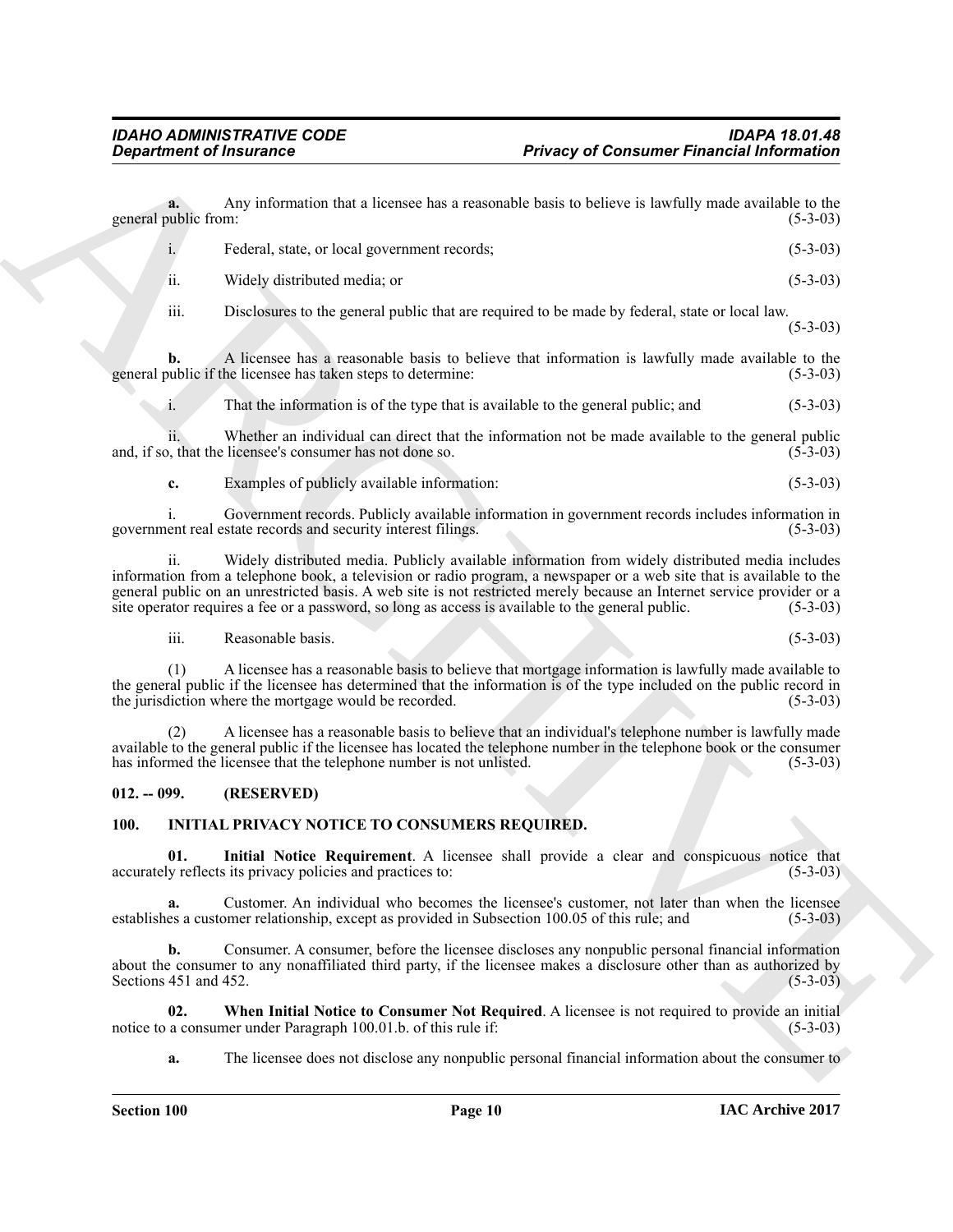any nonaffiliated third party, other than as authorized by Sections 451 and 452, and the licensee does not have a customer relationship with the consumer; or customer relationship with the consumer; or

**b.** A notice has been provided by an affiliated licensee, as long as the notice clearly identifies all licensees to whom the notice applies and is accurate with respect to the licensee and the other institutions. (5-3-03)

<span id="page-10-2"></span>**03. When Licensee Establishes a Customer Relationship**. (5-3-03)

**a.** General rule. A licensee establishes a customer relationship at the time the licensee and the consumer enter into a continuing relationship. (5-3-03)

**b.** Examples of establishing customer relationship. A licensee establishes a customer relationship consumer: (5-3-03) when the consumer:

i. Becomes a policyholder of a licensee that is an insurer when the insurer delivers an insurance policy or contract to the consumer, or in the case of a licensee that is an insurance producer or insurance broker, obtains insurance through that licensee; or (5-3-03) obtains insurance through that licensee; or

ii. Agrees to obtain financial, economic or investment advisory services relating to insurance products or services for a fee from the licensee.

<span id="page-10-1"></span>**04. Existing Customers**. When an existing customer obtains a new insurance product or service from a licensee that is to be used primarily for personal, family, or household purposes, the licensee satisfies the initial notice requirements of Subsection 100.01 of this rule as follows: (5-3-03)

**a.** The licensee may provide a revised policy notice, under Section 300 that covers the customer's new product or service; or (5-3-03) insurance product or service; or

**b.** If the initial, revised, or annual notice that the licensee most recently provided to that customer was accurate with respect to the new insurance product or service, the licensee does not need to provide a new privacy<br>notice under Subsection 100.01 of this rule. (5-3-03) notice under Subsection 100.01 of this rule.

#### <span id="page-10-0"></span>**05. Exceptions Allowing Subsequent Delivery of Notice**. (5-3-03)

**a.** A licensee may provide the initial notice required in Paragraph 100.01.a. of this rule within a le time after the licensee establishes a customer relationship if: (5-3-03) reasonable time after the licensee establishes a customer relationship if:

i. Establishing the customer relationship is not at the customer's election; or (5-3-03)

ii. Providing notice not later than the licensee establishes a customer relationship would substantially recustomer's transaction and the customer agrees to receive the notice at a later time. (5-3-03) delay the customer's transaction and the customer agrees to receive the notice at a later time.

**b.** Examples of Exceptions: (5-3-03)

i. Not at customer's election. Establishing a customer relationship is not at the customer's election if a licensee acquires or is assigned a customer's policy from another financial institution or residual market mechanism<br>and the customer does not have a choice about the licensee's acquisition or assignment. (5-3-03) and the customer does not have a choice about the licensee's acquisition or assignment.

**Experimental Theorems** is the constraint of the state of the state of the state of the state of the state of the state of the state of the state of the state of the state of the state of the state of the state of the sta ii. Substantial delay of customer's transaction. Providing notice not later than when a licensee establishes a customer relationship would substantially delay the customer's transaction when the licensee and the individual agree over the telephone to enter into a customer relationship involving prompt delivery of the insurance product or service. (5-3-03)

iii. No substantial delay of customer's transaction. Providing notice not later than when a licensee establishes a customer relationship would not substantially delay the customer's transaction when the relationship is initiated in person at the licensee's office or through other means by which the customer may view the notice, such as on a web site. (5-3-03) on a web site.  $(5-3-03)$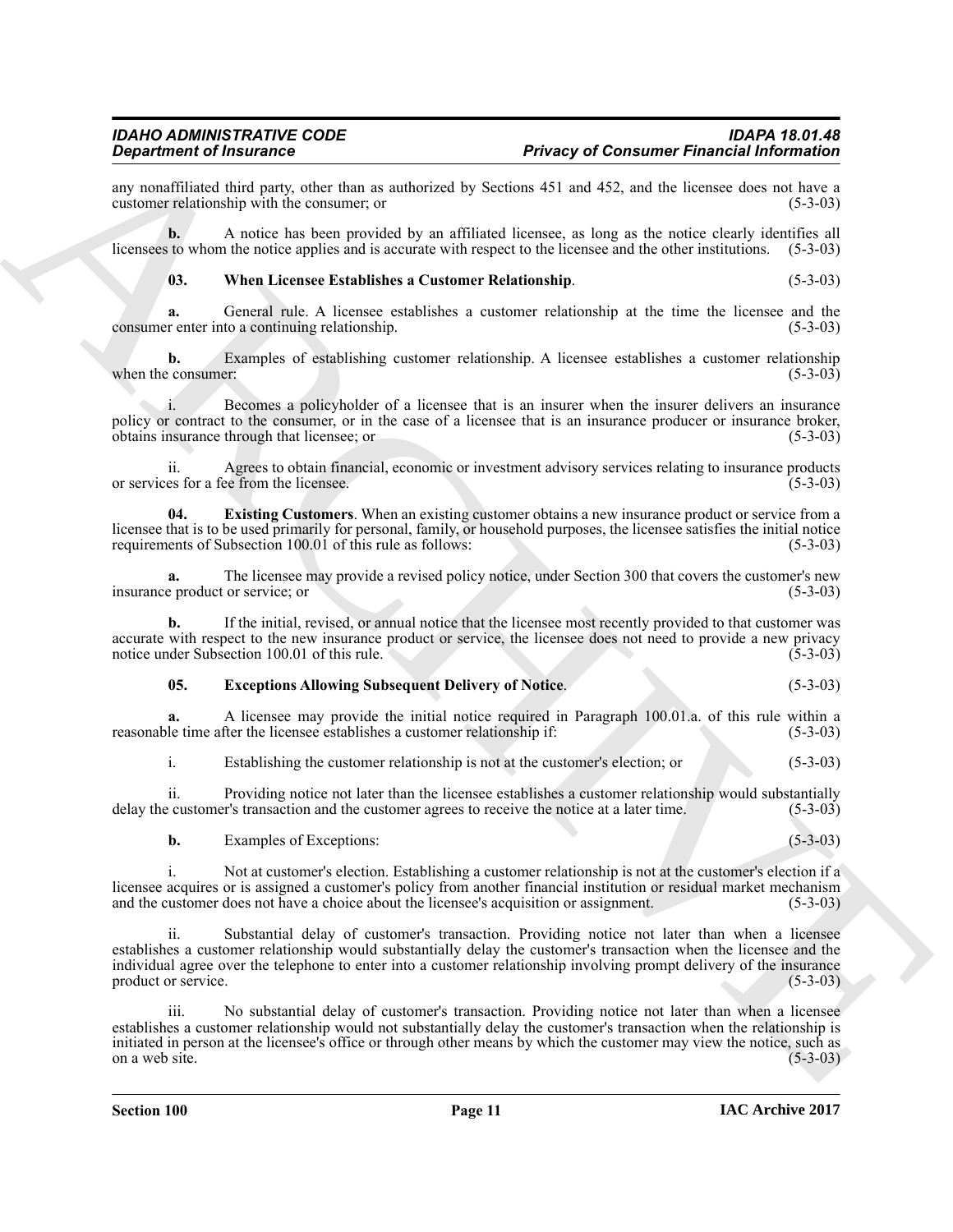<span id="page-11-5"></span>**06. Delivery**. When a licensee is required to deliver an initial privacy notice, by Section 100, the licensee shall deliver it according to Section 350. If the licensee uses a short-form initial notice for non-customers according to Section 203, the licensee may deliver its privacy notice according to Subsection 203.03. (5-3-03)

### <span id="page-11-0"></span>**101. -- 149. (RESERVED)**

### <span id="page-11-1"></span>**150. ANNUAL PRIVACY NOTICE TO CUSTOMERS REQUIRED.**

#### <span id="page-11-4"></span><span id="page-11-2"></span>**01. General Rule**. (5-3-03)

**Department of Insurance**<br> **Prior of Development of Consumer Franchistin functions**<br>
Leave a political prior in the same of the hard manusian state in the same of the same of the same of the same of the same of the same o **a.** A licensee shall provide a clear and conspicuous notice to customers that accurately reflects its privacy policies and practices not less than annually during the continuation of the customer relationship. Annually means at least once in any period of twelve (12) consecutive months during which that relationship exists. A licensee may define the twelve (12) consecutive-month period, but the licensee shall apply it to the customer on a consistent basis. (5-3-03)  $basis.$  (5-3-03)

**b.** Example. A licensee provides a notice annually if it defines the twelve (12) consecutive month period as a calendar year and provides the annual notice to the customer once in each calendar year following the calendar year in which the licensee provided the initial notice. For example, if a customer opens an account on any day of year one (1), the licensee shall provide an annual notice to that customer by December 31 of year two (2).

 $(5-3-03)$ 

#### <span id="page-11-3"></span>**02. Exceptions: Termination of Customer Relationship and Duplicate Notices**. (3-29-17)

**a.** A licensee is not required to provide an annual notice to a former customer. A former customer is dual with whom a licensee no longer has a continuing relationship. (5-3-03) an individual with whom a licensee no longer has a continuing relationship.

**b.** Examples: (5-3-03)

i. If the individual no longer is a current policyholder of an insurance product or no longer obtains e services with or through the licensee. (5-3-03) insurance services with or through the licensee.

ii. If the individual's policy is lapsed, expired or otherwise inactive or dormant under the licensee's business practices, and the licensee has not communicated with the customer about the relationship for a period of twelve (12) consecutive-months, other than to provide annual privacy notices, material required by law or rule, or<br>(5-3-03) promotional materials.

iii. If the individual's last known address according to the licensee's records is deemed invalid. An address of record is deemed invalid if mail sent to that address by the licensee has been returned by the postal authorities as undeliverable and if subsequent attempts by the licensee to obtain a current valid address for the individual have been unsuccessful. (5-3-03)

iv. In the case of providing real estate settlement services, at the time the customer completes execution of all documents related to the real estate closing, payment for those services has been received, or the licensee has completed all of its responsibilities with respect to the settlement, including filing documents on the public record, whichever is later. (5-3-03) public record, whichever is later.

**c.** Notwithstanding Subsection 150.01.a., a licensee is not required to provide the annual privacy a current customer if the licensee: notice to a current customer if the licensee:

Provides nonpublic personal information to nonaffiliated third parties only in accordance with and 452; and  $(3-29-17)$ Sections 450, 451, and 452; and

ii. Has not changed its policies and practices with regard to disclosing nonpublic personal information from the policies and practices that were disclosed in the most recent disclosure sent to consumers in accordance with<br>Section 100 or Section 150. (3-29-17) Section 100 or Section 150.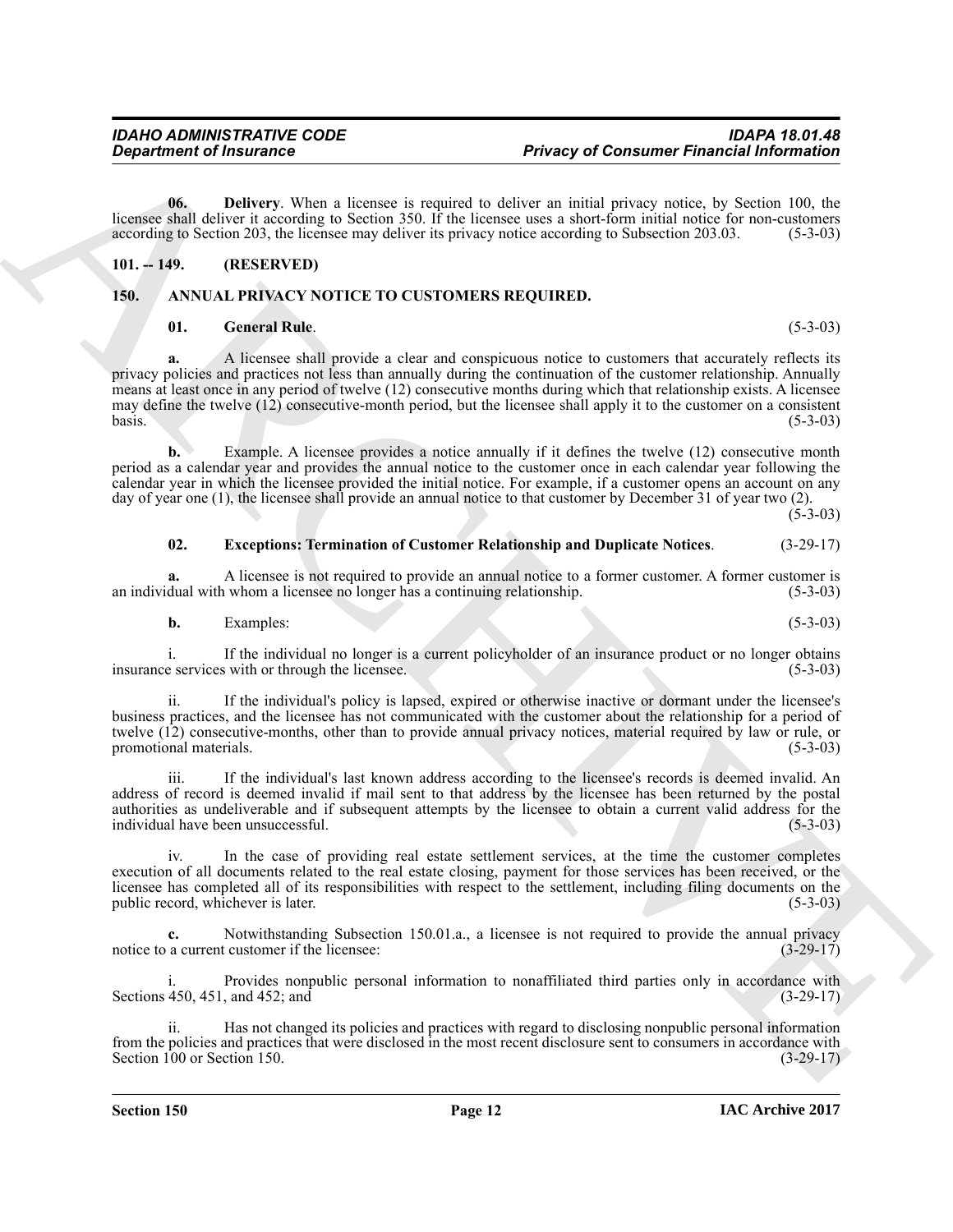<span id="page-12-4"></span>**03. Delivery**. When a licensee is required by Section 150 to deliver an annual privacy notice, the shall deliver it according to Section 350. (5-3-03) licensee shall deliver it according to Section 350.

### <span id="page-12-0"></span>**151. -- 199. (RESERVED)**

#### <span id="page-12-6"></span><span id="page-12-1"></span>**200. INFORMATION TO BE INCLUDED IN PRIVACY NOTICES.**

The initial, annual and revised privacy notices that a licensee provides, under Sections 100, 150, and 300, must include each of the following items of information, in addition to any other information the licensee wishes to provide, that applies to the licensee and to the consumers to whom the licensee sends its privacy notice. (5-3-03)

<span id="page-12-13"></span>**01.** Information Licensee Collects. The categories of nonpublic personal financial information that see collects. (5-3-03) the licensee collects.

<span id="page-12-14"></span>**02. Information Licensee Discloses**. The categories of nonpublic personal financial information that the licensee discloses. (5-3-03)

<span id="page-12-15"></span><span id="page-12-9"></span>**03. Parties to Whom Licensee Discloses**. The categories of affiliates and nonaffiliated third parties to whom the licensee discloses nonpublic personal financial information, other than those parties to whom the licensee discloses information under Sections 451 and 452. discloses information under Sections  $451$  and  $452$ .

**Department of Insurance**<br> **Privacy of Consumer Financial information**<br>
10. Deperts the lactuate in the state of the state of the state of the state of the state of the state of the state of the state of the state of the **04. Disclosures of Information About Former Customers**. The categories of nonpublic personal financial information about the licensee's former customers that the licensee discloses, and the categories of affiliates and nonaffiliated third parties to whom the licensee discloses nonpublic personal financial information about the licensee's former customers, other than those parties to whom the licensee discloses information under Sections 451 and 452. and  $452.$  (5-3-03)

<span id="page-12-11"></span>**05. Disclosures Under Section 450**. If a licensee discloses nonpublic personal financial information to a nonaffiliated third party under Section 450 (and no other exception in Sections 451 and 452 applies to that disclosure), a separate description of the categories of information the licensee discloses and the categories of third parties with whom the licensee has contracted shall be provided. (5-3-03) parties with whom the licensee has contracted shall be provided.

<span id="page-12-12"></span>**Explanation of Right to Opt Out.** An explanation of the consumer's right under Subsection 400.01 to opt out of the disclosure of nonpublic personal financial information to nonaffiliated third parties, including the methods by which the consumer may exercise that right at that time. (5-3-03) the methods by which the consumer may exercise that right at that time.

<span id="page-12-10"></span>**07. Disclosures Under Federal Law**. Any disclosures that the licensee makes under Section 603(d)(2)(A)(iii) of the federal Fair Credit Reporting Act (15 U.S.C. 1681a(d)(2)(A)(iii)) (that is, notices regarding the ability to opt out of disclosures of information among affiliates); (5-3-03)

<span id="page-12-8"></span>**08. Confidentiality and Security Practices**. The licensee's policies and practices with respect to protecting the confidentiality and security of nonpublic personal information; and (5-3-03)

<span id="page-12-7"></span>**09.** Categories as Permitted by Law. Any disclosure that the licensee makes under Section 201 of this (5-3-03)  $rule.$  (5-3-03)

#### <span id="page-12-5"></span><span id="page-12-2"></span>**201. DESCRIPTION OF PARTIES SUBJECT TO EXCEPTIONS.**

If a licensee discloses nonpublic personal financial information as authorized under Sections 451 and 452, the licensee is not required to list those exceptions in the initial or annual privacy notices required by Sections 100 and 150. When describing the categories of parties to whom disclosure is made, the licensee is required to state only that it makes disclosures to other affiliated or nonaffiliated third parties, as applicable, as permitted by it makes disclosures to other affiliated or nonaffiliated third parties, as applicable, as permitted by law.

### <span id="page-12-16"></span><span id="page-12-3"></span>**202. SATISFYING THE PRIVACY NOTICE INFORMATION REQUIREMENTS -- EXAMPLES.**

<span id="page-12-17"></span>**01. Categories of Nonpublic Personal Financial Information That the Licensee Collects**. A licensee satisfies the requirement to categorize the nonpublic personal financial information it collects if the licensee categorizes it according to the source of the information, as applicable: (5-3-03) categorizes it according to the source of the information, as applicable: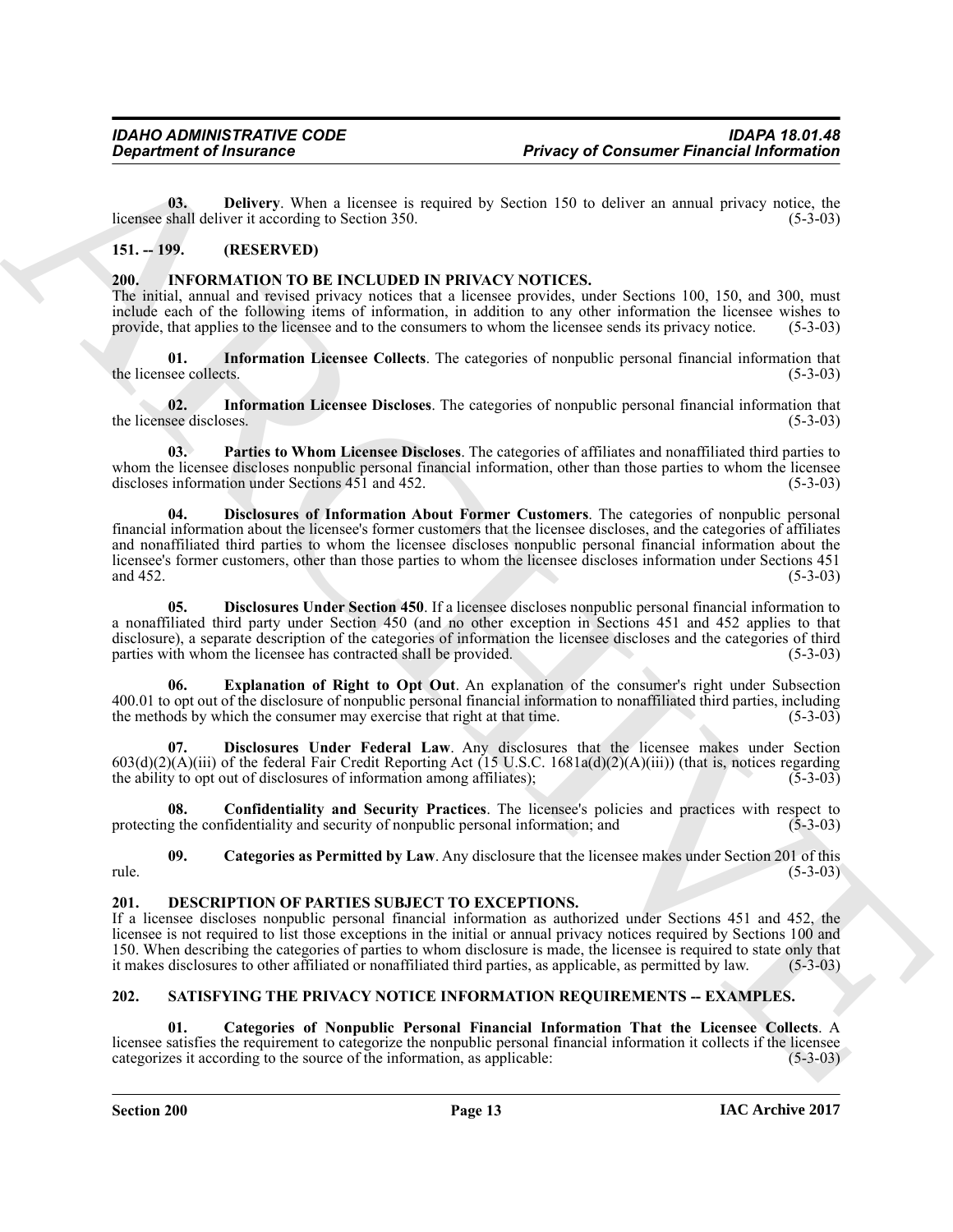<span id="page-13-1"></span>

|                         | <b>Department of Insurance</b>                                                                                                                                                                                                                                                                                                                                                                                   | <b>Privacy of Consumer Financial Information</b> |            |
|-------------------------|------------------------------------------------------------------------------------------------------------------------------------------------------------------------------------------------------------------------------------------------------------------------------------------------------------------------------------------------------------------------------------------------------------------|--------------------------------------------------|------------|
| a.                      | Information from the consumer;                                                                                                                                                                                                                                                                                                                                                                                   |                                                  | $(5-3-03)$ |
| b.                      | Information about the consumer's transactions with the licensee or its affiliates;                                                                                                                                                                                                                                                                                                                               |                                                  | $(5-3-03)$ |
| c.                      | Information about the consumer's transactions with nonaffiliated third parties; and                                                                                                                                                                                                                                                                                                                              |                                                  | $(5-3-03)$ |
| d.                      | Information from a consumer reporting agency.                                                                                                                                                                                                                                                                                                                                                                    |                                                  | $(5-3-03)$ |
| 02.                     | Categories of Nonpublic Personal Financial Information a Licensee Discloses.                                                                                                                                                                                                                                                                                                                                     |                                                  | $(5-3-03)$ |
| a.<br>include:          | A licensee satisfies the requirement to categorize nonpublic personal financial information it<br>discloses if the licensee categorizes the information according to source, as described in Subsection 202.01 of this<br>rule, as applicable, and provides a few examples to illustrate the types of information in each category. These might                                                                  |                                                  | $(5-3-03)$ |
|                         | Information from the consumer, including application information, such as assets and income and<br>identifying information, such as name, address and social security number;                                                                                                                                                                                                                                    |                                                  | $(5-3-03)$ |
| ii.<br>transaction; and | Transaction information, such as information about balances, payment history and parties to the                                                                                                                                                                                                                                                                                                                  |                                                  | $(5-3-03)$ |
| iii.                    | Information from consumer reports, such as a consumer's creditworthiness and credit history.                                                                                                                                                                                                                                                                                                                     |                                                  | $(5-3-03)$ |
| (1)                     | A licensee does not adequately categorize the information that it discloses if the licensee uses only<br>general terms, such as transaction information about the consumer.                                                                                                                                                                                                                                      |                                                  | $(5-3-03)$ |
| (2)                     | If a licensee reserves the right to disclose all of the nonpublic personal financial information about<br>consumers that it collects, the licensee may simply state that fact without describing the categories or examples of<br>nonpublic personal information that the licensee discloses.                                                                                                                    |                                                  | $(5-3-03)$ |
| 03.                     | <b>Categories of Affiliates and Nonaffiliated Third Parties to Whom the Licensee Discloses.</b>                                                                                                                                                                                                                                                                                                                  |                                                  | $(5-3-03)$ |
| a.                      | A licensee satisfies the requirement to categorize the affiliates and nonaffiliated third parties to<br>which the licensee discloses nonpublic personal financial information about consumers if the licensee identifies the<br>types of businesses in which they engage.                                                                                                                                        |                                                  | $(5-3-03)$ |
| b.                      | Types of businesses may be described by general terms only if the licensee uses a few illustrative<br>examples of significant lines of business. For example, a licensee may use the term financial products or services if it<br>includes appropriate examples of significant lines of businesses, such as life insurer, automobile insurer, consumer<br>banking, or securities brokerage.                      |                                                  | $(5-3-03)$ |
| c.                      | A licensee also may categorize the affiliates and nonaffiliated third parties to which it discloses<br>nonpublic personal financial information about consumers using more detailed categories.                                                                                                                                                                                                                  |                                                  | $(5-3-03)$ |
| 04.                     | Disclosures Under Exception for Service Providers and Joint Marketers. If a licensee discloses<br>nonpublic personal financial information under the exception in Section 450 to a nonaffiliated third party to market<br>products or services that it offers alone or jointly with another financial institution, the licensee satisfies the<br>disclosure requirement of Subsection 200.05 of this rule if it: |                                                  | $(5-3-03)$ |
| a.<br>and               | Lists the categories of nonpublic personal financial information it discloses, using the same<br>categories and examples the licensee used to meet the requirements of Subsection 200.02 of this rule, as applicable;                                                                                                                                                                                            |                                                  | $(5-3-03)$ |
| b.                      | States whether the third party is:                                                                                                                                                                                                                                                                                                                                                                               |                                                  | $(5-3-03)$ |

### <span id="page-13-2"></span><span id="page-13-0"></span>**03. Categories of Affiliates and Nonaffiliated Third Parties to Whom the Licensee Discloses**.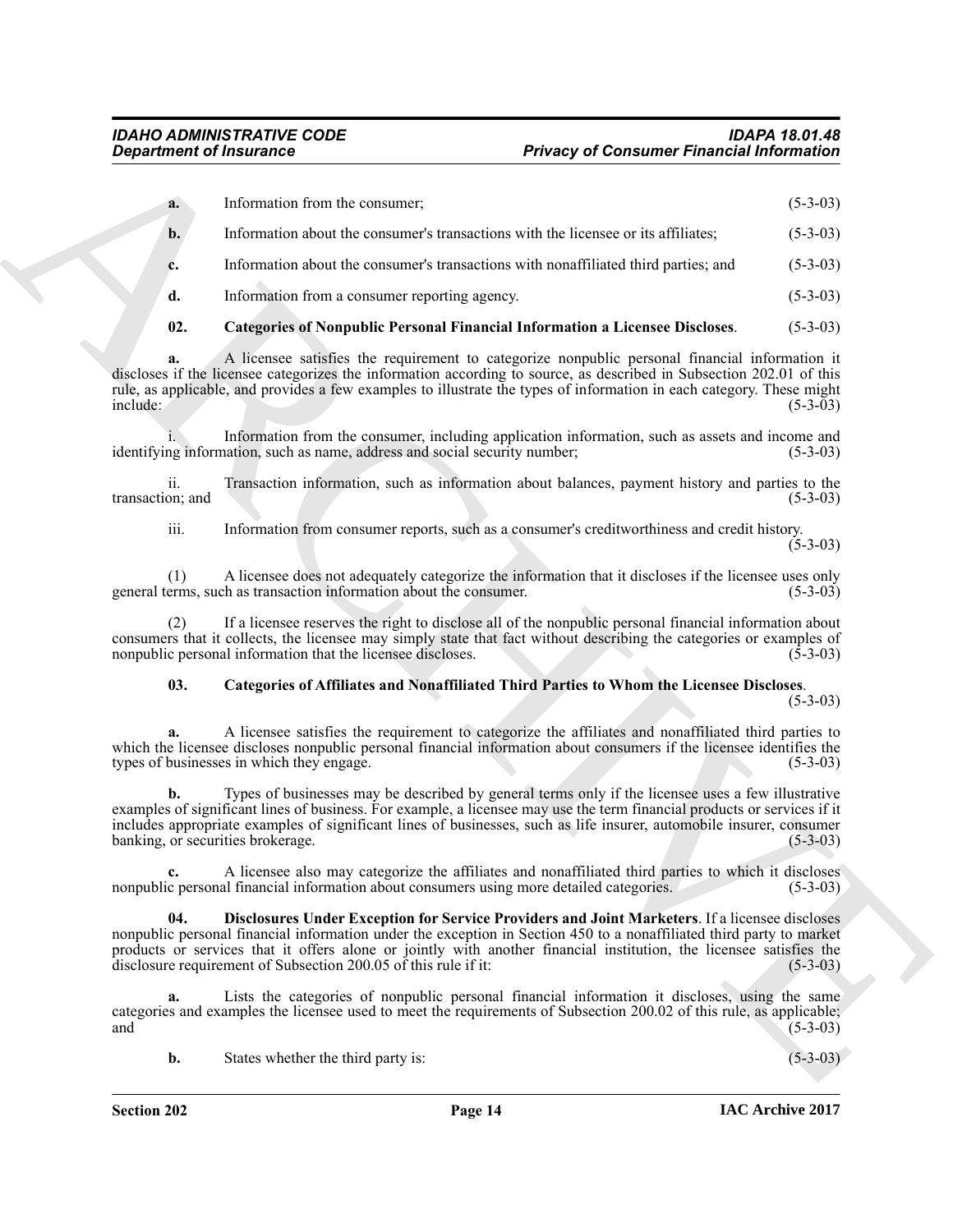i. A service provider that performs marketing services on the licensee's behalf or on behalf of the and another financial institution; or (5-3-03) licensee and another financial institution; or

<span id="page-14-6"></span>ii. A financial institution with whom the licensee has a joint marketing agreement. (5-3-03)

**05. Simplified Notices**. If a licensee does not disclose, and does not wish to reserve the right to disclose, nonpublic personal financial information about customers or former customers to affiliates or nonaffiliated third parties except as authorized under Sections 451 and 452, the licensee may simply state that fact, in addition to the information it shall provide under Subsections 200.01, 200.08, 200.09, and Section 201 of this rule. (5-3-03)

**06. Confidentiality and Security**. A licensee describes its policies and practices with respect to protecting the confidentiality and security of nonpublic personal financial information if it does both of the following:  $(5-3-03)$ 

<span id="page-14-5"></span>**a.** Describes in general terms who is authorized to have access to the information; and (5-3-03)

**b.** States whether the licensee has security practices and procedures in place to ensure the confidentiality of the information in accordance with the licensee's policy. The licensee is not required to describe technical information about the safeguards it uses. (5-3-03) technical information about the safeguards it uses.

#### <span id="page-14-7"></span><span id="page-14-0"></span>**203. SHORT-FORM INITIAL NOTICE WITH OPT OUT NOTICE FOR NON-CUSTOMERS.**

**01. Short-Form Initial Notice Allowed**. A licensee may satisfy the initial notice requirements in Paragraph 100.01.b. and Subsection 251.02, for a consumer who is not a customer, by providing a short-form initial notice at the same time as the licensee delivers an opt out notice as required in Section 250. (5-3-03) notice at the same time as the licensee delivers an opt out notice as required in Section 250.

<span id="page-14-11"></span><span id="page-14-10"></span>

| <b>Short-Form Initial Notice Requirements.</b> A short-form initial notice shall:<br>02. | $(5-3-03)$ |
|------------------------------------------------------------------------------------------|------------|
|------------------------------------------------------------------------------------------|------------|

| a. | Be clear and conspicuous; |  |  | $(5-3-03)$ |
|----|---------------------------|--|--|------------|
|----|---------------------------|--|--|------------|

- **b.** State that the licensee's privacy notice is available upon request; and  $(5-3-03)$
- <span id="page-14-8"></span>**c.** Explain a reasonable means by which the consumer may obtain that notice. (5-3-03)

**Department of financines**<br> **Privacy of Consumer Financial information**<br>
Assume the state in the state of the state of the state of the state of the state of the state of the state of the state of the state of the state o **03. Delivery of Short-Form Initial Notice**. The licensee shall deliver its short-form initial notice according to Section 350. The licensee is not required to deliver its privacy notice with its short-form initial notice. The licensee instead may simply provide the consumer a reasonable means to obtain its privacy notice. If a consumer who receives the licensee's short-form notice requests the licensee's privacy notice, the licensee shall deliver its privacy notice according to Section 350. (5-3-03) privacy notice according to Section 350.

**04. Examples of Obtaining Privacy Notice**. The licensee provides a reasonable means by which a consumer may obtain a copy of its privacy notice if the licensee: (5-3-03)

<span id="page-14-9"></span>**a.** Provides a toll-free telephone number that the consumer may call to request the notice; or (5-3-03)

**b.** For a consumer who conducts business in person at the licensee's office, maintains copies of the notice on hand that the licensee provides to the consumer immediately upon request. (5-3-03)

#### <span id="page-14-2"></span><span id="page-14-1"></span>**204. FUTURE DISCLOSURES.**

The licensee's notice may include: (5-3-03)

<span id="page-14-4"></span>**01. Nonpublic Personal Financial Information**. Categories of nonpublic personal financial information that the licensee reserves the right to disclose in the future, but does not currently disclose; and (5-3-03)

<span id="page-14-3"></span>**02. Affiliates or Nonaffiliated Third Parties**. Categories of affiliates or nonaffiliated third parties to whom the licensee reserves the right in the future to disclose, but to whom the licensee does not currently disclose,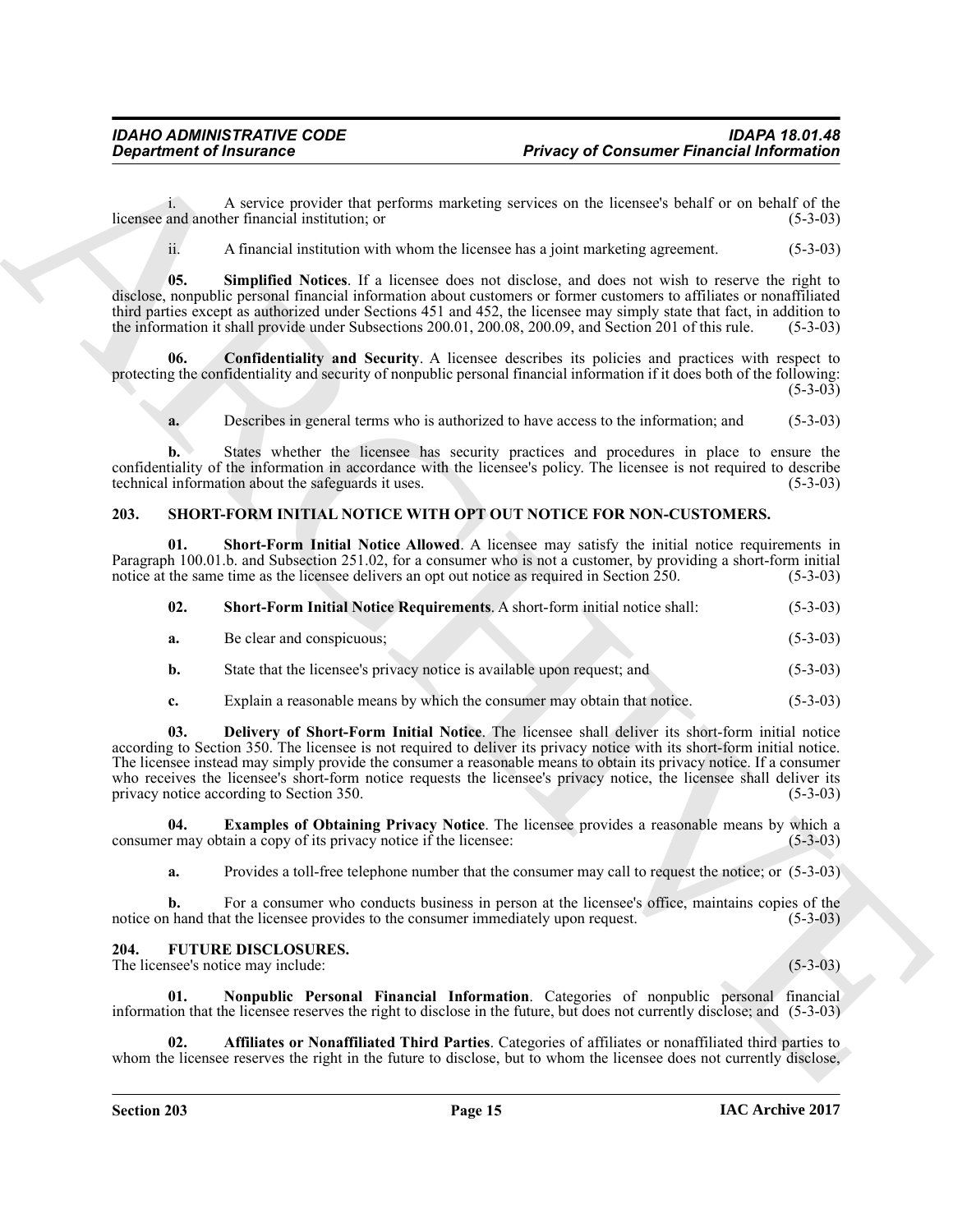nonpublic personal financial information. (5-3-03) (5-3-03)

#### <span id="page-15-0"></span>**205. SAMPLE CLAUSES.**

Sample clauses illustrating some of the notice content required by Section 200 are included in Appendix A of this rule.  $(5-3-03)$ 

#### <span id="page-15-1"></span>**206. -- 249. (RESERVED)**

#### <span id="page-15-5"></span><span id="page-15-3"></span><span id="page-15-2"></span>**250. FORM OF OPT OUT NOTICE TO CONSUMERS.**

**Department of Insurance Consumer Financial Metrics (2014)**<br>
ARCHIVE CONSULTER THE METRIC CONSULTER CONSULTER (2014)<br>
ARCHIVE CONSULTER THE METRIC CONSULTERS.<br>
ARCHIVE CONSULTER THE METRIC CONSULTERS.<br>
ARCHIVE CONSULTER T **01.** Opt Out Notice Form. If a licensee is required to provide an opt out notice under Subsection  $400.01$ , it shall provide a clear and conspicuous notice to each of its consumers that accurately explains the right to opt out under Section 400. The notice shall state:  $(5-3-03)$ opt out under Section 400. The notice shall state:

**a.** That the licensee discloses or reserves the right to disclose nonpublic personal financial ion about its consumer to a nonaffiliated third party; (5-3-03) information about its consumer to a nonaffiliated third party;

**b.** That the consumer has the right to opt out of that disclosure; and (5-3-03)

<span id="page-15-4"></span>**c.** A reasonable means by which the consumer may exercise the opt out right. (5-3-03)

**02. Adequate Opt Out Notice**. A licensee provides adequate notice that the consumer can opt out of osure of nonpublic personal financial information to a nonaffiliated third party if the licensee: (5-3-03) the disclosure of nonpublic personal financial information to a nonaffiliated third party if the licensee:

**a.** Identifies all of the categories of nonpublic personal financial information that it discloses or reserves the right to disclose, and all of the categories of nonaffiliated third parties to which the licensee discloses the information, and states that the consumer can opt out of the disclosure of that information; and information, and states that the consumer can opt out of the disclosure of that information; and

**b.** Identifies the insurance products or services that the consumer obtains from the licensee, either singly or jointly, to which the opt out direction would apply. (5-3-03) (5-3-03)

**03.** Reasonable Means to Exercise an Opt Out Right. A licensee provides a reasonable means to an opt out right if it: (5-3-03) exercise an opt out right if it:

<span id="page-15-6"></span>**a.** Designates check-off boxes in a prominent position on the relevant forms with the opt out notice;  $(5-3-03)$ 

**b.** Includes a reply form together with the opt out notice; (5-3-03)

**c.** Provides an electronic means to opt out, such as a form that can be sent via electronic mail or a at the licensee's web site, if the consumer agrees to the electronic delivery of information; or (5-3-03) process at the licensee's web site, if the consumer agrees to the electronic delivery of information; or

<span id="page-15-8"></span>**d.** Provides a toll-free telephone number that consumers may call to opt out. (5-3-03)

**04. Unreasonable Means of Opting Out**. A licensee does not provide a reasonable means of opting out if:  $(5-3-03)$ 

**a.** The only means of opting out is for the consumer to write his own letter to exercise the opt out right; or  $(5-3-03)$ 

**b.** The only means of opting out as described in any notice subsequent to the initial notice is to use a check-off box that the licensee provided with the initial notice but did not include with the subsequent notice.

 $(5-3-03)$ 

<span id="page-15-7"></span>**05.** Specific Opt Out Means. A licensee may require each consumer to opt out through a specific slong as that means is reasonable for that consumer. (5-3-03) means, as long as that means is reasonable for that consumer.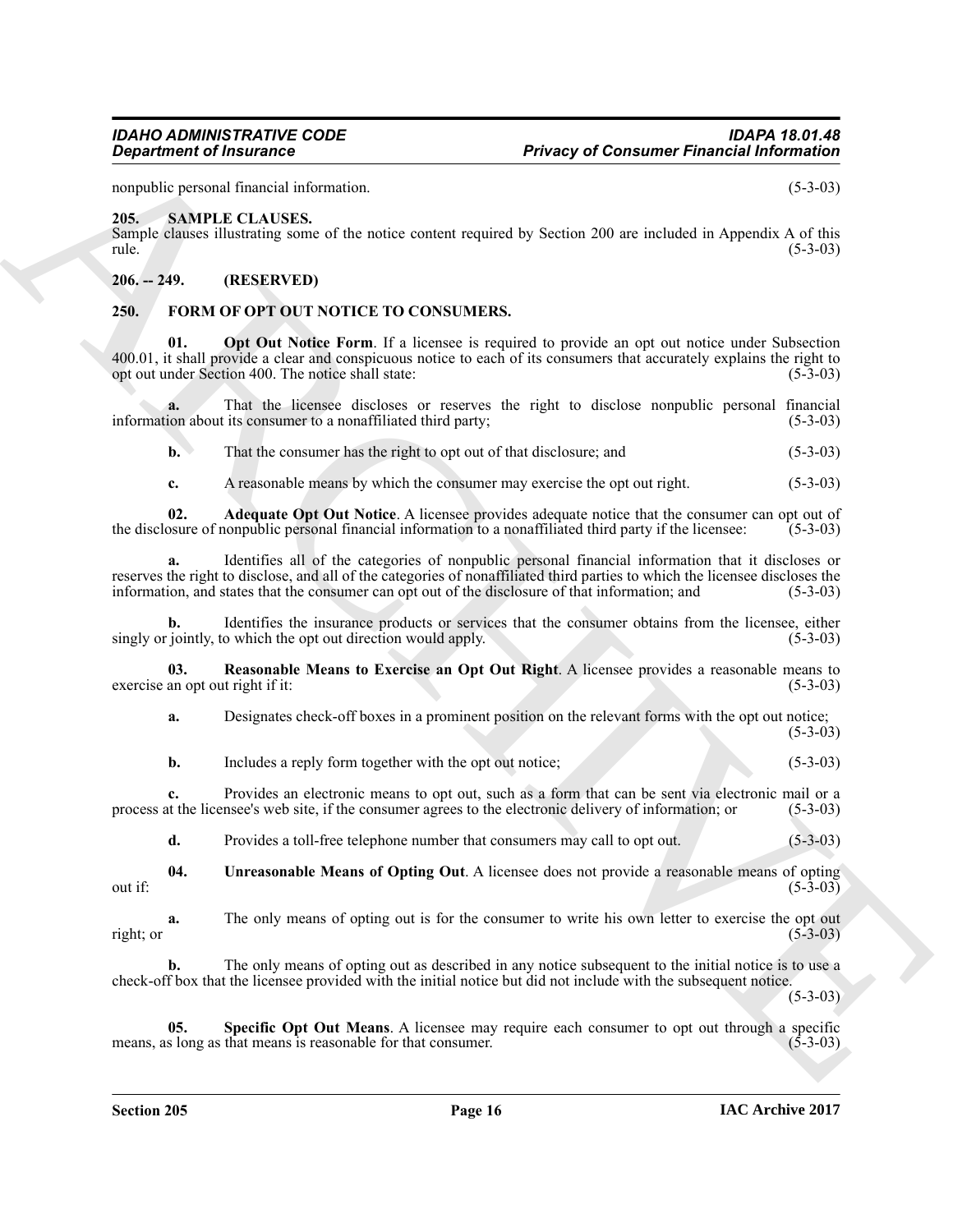#### <span id="page-16-1"></span><span id="page-16-0"></span>**251. PROVIDING OPT OUT NOTICE TO CONSUMERS AND COMPLYING WITH OPT OUT DIRECTION.**

<span id="page-16-5"></span>**01. Same Form as Initial Notice Permitted**. A licensee may provide the opt out notice together with or on the same written or electronic form as the initial notice the licensee provides in accordance with Section 100.

 $(5-3-03)$ 

**Example of Financial Consumer Example of Consumer Financial Information Diff. CTON UNION OF THE CONSULTER USE CONSULTER (SEE THE CONSULTER USE OF THE CONSULTER USE OF THE CONSULTER USE OF THE CONSULTER USE OF THE CONSULT 02. Initial Notice Required When Opt Out Notice Delivered Subsequent to Initial Notice**. If a licensee provides the opt out notice later than required for the initial notice in accordance with Section 100, the licensee shall also include a copy of the initial notice with the opt out notice in writing or, if the consumer agrees, electronically. (5-3-03) electronically.

#### <span id="page-16-4"></span><span id="page-16-3"></span>**03. Joint Relationships**. (5-3-03)

**a.** If two (2) or more consumers jointly obtain an insurance product or service from a licensee, the licensee may provide a single opt out notice. The licensee's opt out notice shall explain how the licensee will treat an opt out direction by a joint consumer (as explained in Paragraph 251.03.e of this rule). (5-3-03) opt out direction by a joint consumer (as explained in Paragraph 251.03.e of this rule).

**b.** Any of the joint consumers may exercise the right to opt out. The licensee may either: (5-3-03)

i. Treat an opt out direction by a joint consumer as applying to all of the associated joint consumers;

or  $(5-3-03)$ 

ii. Permit each joint consumer to opt out separately. (5-3-03)

**c.** If a licensee permits each joint consumer to opt out separately, the licensee shall permit one (1) of consumers to opt out on behalf of all of the joint consumers. (5-3-03) the joint consumers to opt out on behalf of all of the joint consumers.

**d.** A licensee may not require all joint consumers to opt out before it implements any opt out direction. (5-3-03)  $\text{direction.}$  (5-3-03)

**e.** Example. If John and Mary are both named policyholders on a homeowner's insurance policy issued by a licensee and the licensee sends policy statements to John's address, the licensee may do any of the following, but it shall explain in its opt out notice which opt out policy the licensee will follow: (5-3-03)

i. Send a single opt out notice to John's address, but the licensee shall accept an opt out direction from either John or Mary.

ii. Treat an opt out direction by either John or Mary as applying to the entire policy. If the licensee does so and John opts out, the licensee may not require Mary to opt out as well before implementing John's opt out direction.  $\text{direction.}$  (5-3-03)

iii. Permit John and Mary to make different opt out directions. If the licensee does so: (5-3-03)

(1) It shall permit John and Mary to opt out for each other; (5-3-03)

(2) If both opt out, the licensee shall permit both of them to notify it in a single response (such as on a form or through a telephone call); and (5-3-03)

(3) If John opts out and Mary does not, the licensee may only disclose nonpublic personal financial ion about Mary, but not about John and not about John and Mary jointly. (5-3-03) information about Mary, but not about John and not about John and Mary jointly.

**04.** Time to Comply with Opt Out. A licensee shall comply with a consumer's opt out direction as easonably practicable after the licensee receives it. (5-3-03) soon as reasonably practicable after the licensee receives it.

<span id="page-16-6"></span><span id="page-16-2"></span>**05. Continuing Right to Opt Out**. A consumer may exercise the right to opt out at any time.

(5-3-03)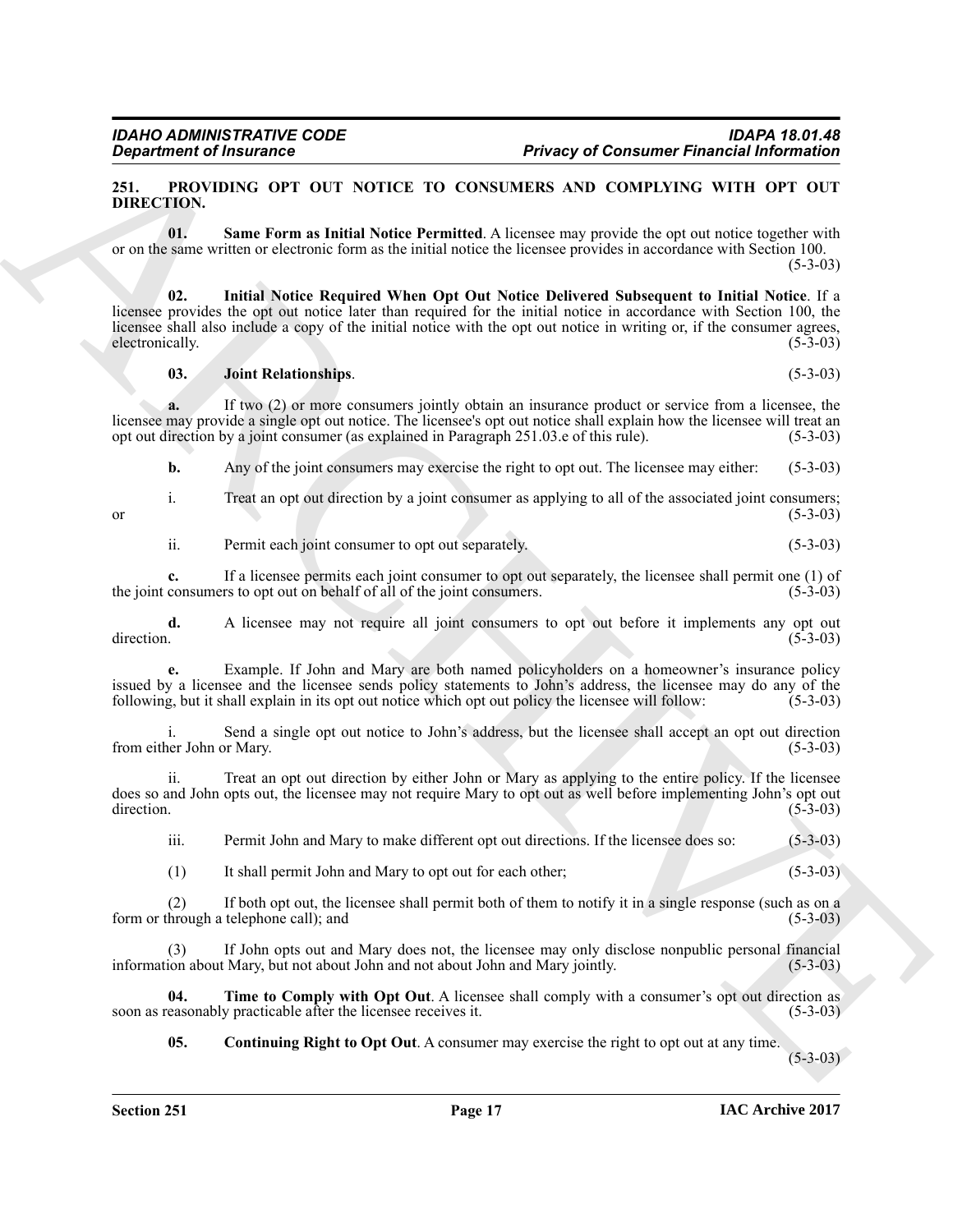#### <span id="page-17-6"></span>**06. Duration of Consumer's Opt Out Direction**. (5-3-03)

#### <span id="page-17-5"></span><span id="page-17-0"></span>**252. -- 299. (RESERVED)**

#### <span id="page-17-10"></span><span id="page-17-9"></span><span id="page-17-7"></span><span id="page-17-1"></span>**300. REVISED PRIVACY NOTICES.**

| <b>Department of Insurance</b> |                                                                                                                                                                                                                                                                                                                                                                                                                           | <b>Privacy of Consumer Financial Information</b> |  |
|--------------------------------|---------------------------------------------------------------------------------------------------------------------------------------------------------------------------------------------------------------------------------------------------------------------------------------------------------------------------------------------------------------------------------------------------------------------------|--------------------------------------------------|--|
| 06.                            | <b>Duration of Consumer's Opt Out Direction.</b>                                                                                                                                                                                                                                                                                                                                                                          | $(5-3-03)$                                       |  |
| a.                             | A consumer's direction to opt out under Sections 250 and 251 is effective until the consumer<br>revokes it in writing or, if the consumer agrees, electronically.                                                                                                                                                                                                                                                         | $(5-3-03)$                                       |  |
| $\mathbf{b}$ .                 | When a customer relationship terminates, the customer's opt out direction continues to apply to the<br>nonpublic personal financial information that the licensee collected during or related to that relationship. If the<br>individual subsequently establishes a new customer relationship with the licensee, the opt out direction that applied to<br>the former relationship does not apply to the new relationship. | $(5-3-03)$                                       |  |
| 07.                            | <b>Delivery.</b> When a licensee is required to deliver an opt out notice by Section 250, the licensee shall<br>deliver it according to Section 350.                                                                                                                                                                                                                                                                      | $(5-3-03)$                                       |  |
| $252. - 299.$                  | (RESERVED)                                                                                                                                                                                                                                                                                                                                                                                                                |                                                  |  |
| 300.                           | <b>REVISED PRIVACY NOTICES.</b>                                                                                                                                                                                                                                                                                                                                                                                           |                                                  |  |
| 01.                            | General Rule. Except as otherwise authorized in this rule, a licensee shall not, directly or through<br>an affiliate, disclose any nonpublic personal financial information about a consumer to a nonaffiliated third party<br>other than as described in the initial notice that the licensee provided to that consumer under Section 100, unless:                                                                       | $(5-3-03)$                                       |  |
| a.                             | The licensee has provided to the consumer a clear and conspicuous revised notice that accurately<br>describes its policies and practices;                                                                                                                                                                                                                                                                                 | $(5-3-03)$                                       |  |
| b.                             | The licensee has provided to the consumer a new opt out notice;                                                                                                                                                                                                                                                                                                                                                           | $(5-3-03)$                                       |  |
|                                | The licensee has given the consumer a reasonable opportunity, before the licensee discloses the<br>information to the nonaffiliated third party, to opt out of the disclosure; and                                                                                                                                                                                                                                        | $(5-3-03)$                                       |  |
| d.                             | The consumer does not opt out.                                                                                                                                                                                                                                                                                                                                                                                            | $(5-3-03)$                                       |  |
| 02.                            | <b>Examples of Application of General Rule.</b>                                                                                                                                                                                                                                                                                                                                                                           | $(5-3-03)$                                       |  |
| a.<br>notice before it:        | Except as otherwise permitted by Sections 450, 451, and 452, a licensee shall provide a revised                                                                                                                                                                                                                                                                                                                           | $(5-3-03)$                                       |  |
| 1.<br>party;                   | Discloses a new category of nonpublic personal financial information to any nonaffiliated third                                                                                                                                                                                                                                                                                                                           | $(5-3-03)$                                       |  |
| ii.<br>or                      | Discloses nonpublic personal financial information to a new category of nonaffiliated third party;                                                                                                                                                                                                                                                                                                                        | $(5 - 3 - 03)$                                   |  |
| iii.                           | Discloses nonpublic personal financial information about a former customer to a nonaffiliated third<br>party, if that former customer has not had the opportunity to exercise an opt out right regarding that disclosure.                                                                                                                                                                                                 | $(5-3-03)$                                       |  |
| b.                             | A revised notice is not required if the licensee discloses nonpublic personal financial information to<br>a new nonaffiliated third party that the licensee adequately described in its prior notice.                                                                                                                                                                                                                     | $(5-3-03)$                                       |  |
| 03.                            | <b>Delivery.</b> When a licensee is required to deliver a revised privacy notice by Section 300, the<br>licensee shall deliver it according to Section 350.                                                                                                                                                                                                                                                               | $(5-3-03)$                                       |  |
|                                |                                                                                                                                                                                                                                                                                                                                                                                                                           |                                                  |  |
| $301. - 349.$                  | (RESERVED)                                                                                                                                                                                                                                                                                                                                                                                                                |                                                  |  |

#### <span id="page-17-8"></span><span id="page-17-2"></span>**301. -- 349. (RESERVED)**

#### <span id="page-17-4"></span><span id="page-17-3"></span>**350. DELIVERY.**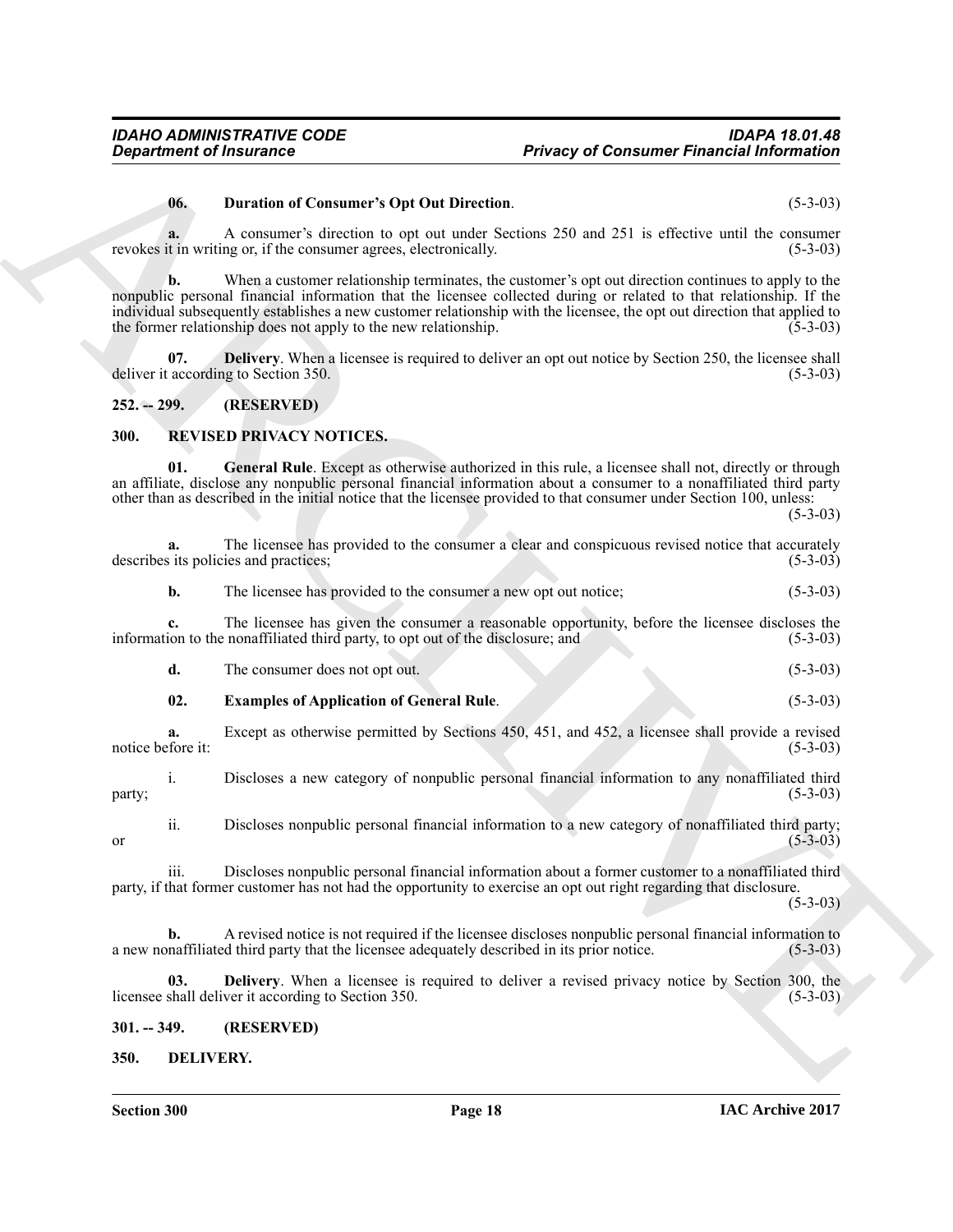**01. How to Provide Notices**. A licensee shall provide any notices that this rule requires so that each consumer can reasonably be expected to receive actual notice in writing or, if the consumer agrees, electronically.

 $(5-3-03)$ 

<span id="page-18-2"></span><span id="page-18-1"></span>**02. Examples of Reasonable and Unreasonable Expectation of Actual Notice**. (5-3-03)

**a.** A licensee may reasonably expect that a consumer will receive actual notice if the licensee:

 $(5-3-03)$ 

i. Hand-delivers a printed copy of the notice to the consumer; (5-3-03)

ii. Mails a printed copy of the notice to the last known address of the consumer separately, or in a policy, billing or other written communication;

**Department of Insurance Consumer Photograp Consumer Financial Information<br>
Unit Department of Insurance System Space Consumer will be the consumer will be the subjectively response to the consumer will be easily as the s** iii. For a consumer who conducts transactions electronically, posts the notice on the electronic site and requires the consumer to acknowledge receipt of the notice as a necessary step to obtaining a particular insurance<br>product or service; or (5-3-03) product or service; or

iv. For an isolated transaction with a consumer, such as the licensee providing an insurance quote or selling the consumer travel insurance, posts the notice, and requires the consumer to acknowledge receipt of the notice as a necessary step to obtaining the particular insurance product or service. (5-3-03) notice as a necessary step to obtaining the particular insurance product or service.

**b.** A licensee may not reasonably expect that a consumer will receive actual notice of its privacy policies and practices if it: (5-3-03)

i. Only posts a sign in its office or generally publishes advertisements of its privacy policies and practices; or (5-3-03)  $practices;$  or  $(5-3-03)$ 

ii. Sends the notice via electronic mail to a consumer who does not obtain an insurance product or from the licensee electronically. (5-3-03) service from the licensee electronically.

<span id="page-18-0"></span>**03. Annual Notices Only**. A licensee may reasonably expect that a customer will receive actual notice of the licensee's annual privacy notice if: (5-3-03)

**a.** The customer uses the licensee's web site to access insurance products and services electronically and agrees to receive notices at the web site and the licensee posts its current privacy notice continuously in a clear and conspicuous manner on the web site; or and conspicuous manner on the web site; or

**b.** The customer has requested that the licensee refrain from sending any information regarding the customer relationship, and the licensee's current privacy notice remains available to the customer upon request.

 $(5-3-03)$ 

**04. Oral Description of Notice Insufficient**. A licensee may not provide any notice required by this ly by orally explaining the notice, either in person or over the telephone. (5-3-03) rule solely by orally explaining the notice, either in person or over the telephone.

#### <span id="page-18-4"></span><span id="page-18-3"></span>**05. Retention or Accessibility of Notices for Customers**. (5-3-03)

**a.** For customers only, a licensee shall provide the initial notice required by Paragraph 100.01.a., the annual notice required by Paragraph 150.01.a, and the revised notice required by Section 300 so that the customer can retain them or obtain them later in writing or, if the customer agrees, electronically. (5-3-03) retain them or obtain them later in writing or, if the customer agrees, electronically.

**b.** Examples of retention or accessibility. A licensee provides a privacy notice to the customer so that the customer can retain it or obtain it later if the licensee: (5-3-03)

i. Hand-delivers a printed copy of the notice to the customer; (5-3-03)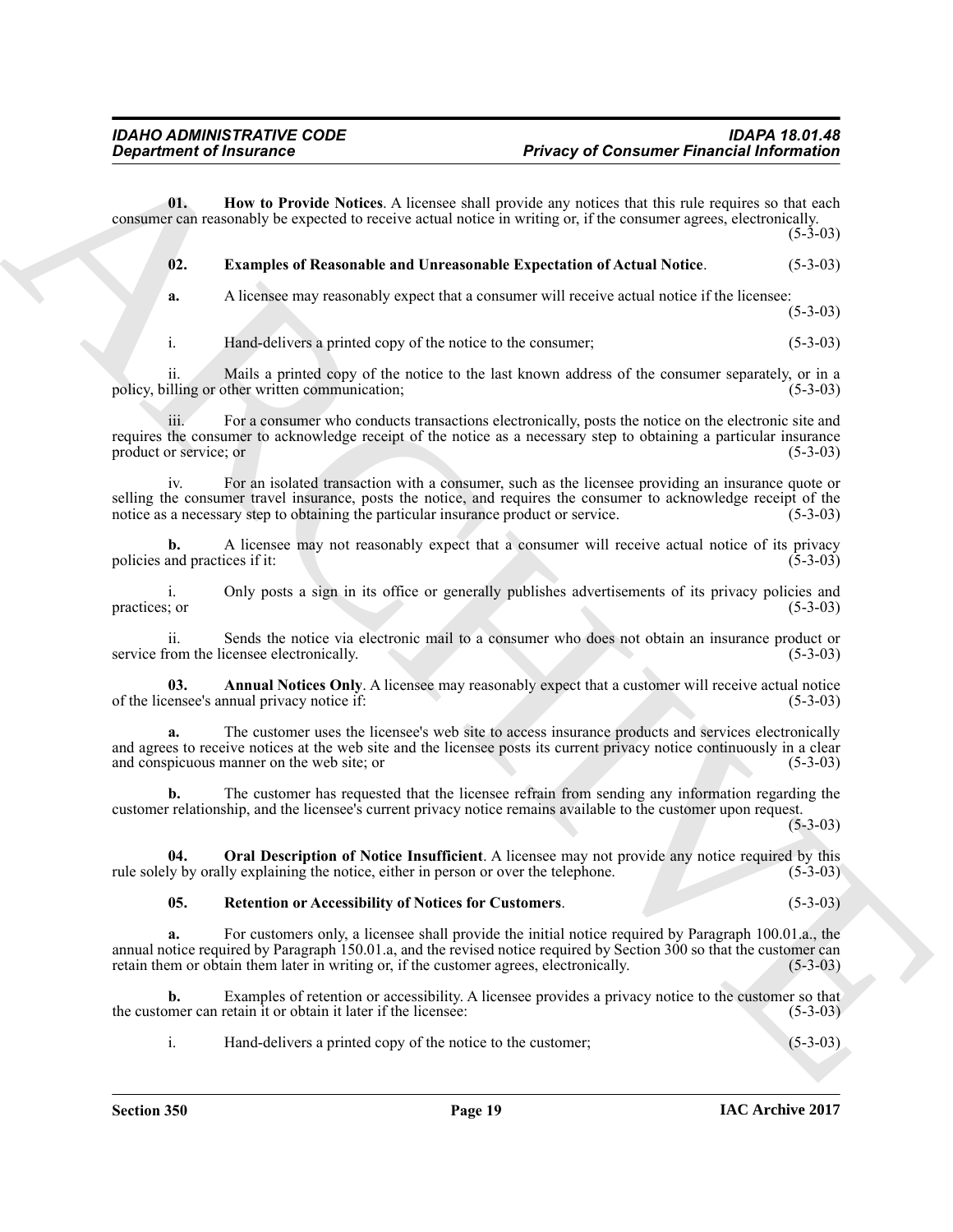<span id="page-19-2"></span>ii. Mails a printed copy of the notice to the last known address of the customer; or (5-3-03)

iii. Makes its current privacy notice available on a web site (or a link to another web site) for the customer who obtains an insurance product or service electronically and agrees to receive the notice at the web site.  $(5-3-03)$ 

**06. Joint Notice with Other Financial Institutions**. A licensee may provide a joint notice from the licensee and one (1) or more of its affiliates or other financial institutions, as identified in the notice, as long as the notice is accurate with respect to the licensee and the other institutions. A licensee also may provide a notice on behalf of another financial institution. (5-3-03)

<span id="page-19-3"></span>**07. Joint Relationships**. If two (2) or more consumers jointly obtain an insurance product or service from a licensee, the licensee may satisfy the initial, annual, and revised notice requirements of Subsections 100.01, 150.01, and 300.01, respectively, by providing one (1) notice to those consumers jointly. (5-3-03) 150.01, and 300.01, respectively, by providing one (1) notice to those consumers jointly.

#### <span id="page-19-0"></span>**351. -- 399. (RESERVED)**

#### <span id="page-19-4"></span><span id="page-19-1"></span>**400. LIMITS ON DISCLOSURE OF NONPUBLIC PERSONAL FINANCIAL INFORMATION TO NONAFFILIATED THIRD PARTIES.**

#### <span id="page-19-6"></span>**01. Conditions for Disclosure**. (5-3-03)

**a.** Except as otherwise authorized in this rule, a licensee may not, directly or through any affiliate, disclose any nonpublic personal financial information about a consumer to a nonaffiliated third party unless: (5-3-03)

i. The licensee has provided to the consumer an initial notice as required under Section 100; (5-3-03)

ii. The licensee has provided to the consumer an opt out notice as required in Sections 250 and 251;  $(5-3-03)$ 

iii. The licensee has given the consumer a reasonable opportunity, before it discloses the information to the nonaffiliated third party, to opt out of the disclosure; and

iv. The consumer does not opt out. (5-3-03)

**b.** If a consumer opts out, the licensee may not disclose nonpublic personal financial information about that consumer to a nonaffiliated third party, other than as permitted by Sections 450, 451, and 452. (5-3-03)

Examples of reasonable opportunity to opt out. A licensee provides a consumer with a reasonable out if: (5-3-03) opportunity to opt out  $if.$ 

i. By mail. The licensee mails the notices required in Subsection 400.01 of this rule to the consumer and allows the consumer to opt out by mailing a form, calling a toll-free telephone number or any other reasonable means within thirty (30) days from the date the licensee mailed the notices. (5-3-03) means within thirty (30) days from the date the licensee mailed the notices.

**Department of Insurance Consumer Photograp Consumer Photograp Consumer Photograp Information<br>
In basis a probably to the basis term in the statement of the statement of the statement of the statement of the statement of** ii. By electronic means. A customer opens an on-line account with a licensee and agrees to receive the notices required in Subsection 400.01 of this rule electronically, and the licensee allows the customer to opt out by any reasonable means within thirty (30) days after the date that the customer acknowledges receipt of the notices in conjunction with opening the account. (5-3-03) conjunction with opening the account.

iii. Isolated transaction with consumer. For an isolated transaction such as providing the consumer with an insurance quote, a licensee provides the consumer with a reasonable opportunity to opt out if the licensee provides the notices required in Subsection 400.01 of this rule at the time of the transaction and requests that the consumer decide, as a necessary part of the transaction, whether to opt out before completing the transaction. (5decide, as a necessary part of the transaction, whether to opt out before completing the transaction.

## <span id="page-19-5"></span>**02. Application of Opt Out to All Consumers and All Nonpublic Personal Financial Information**. (5-3-03)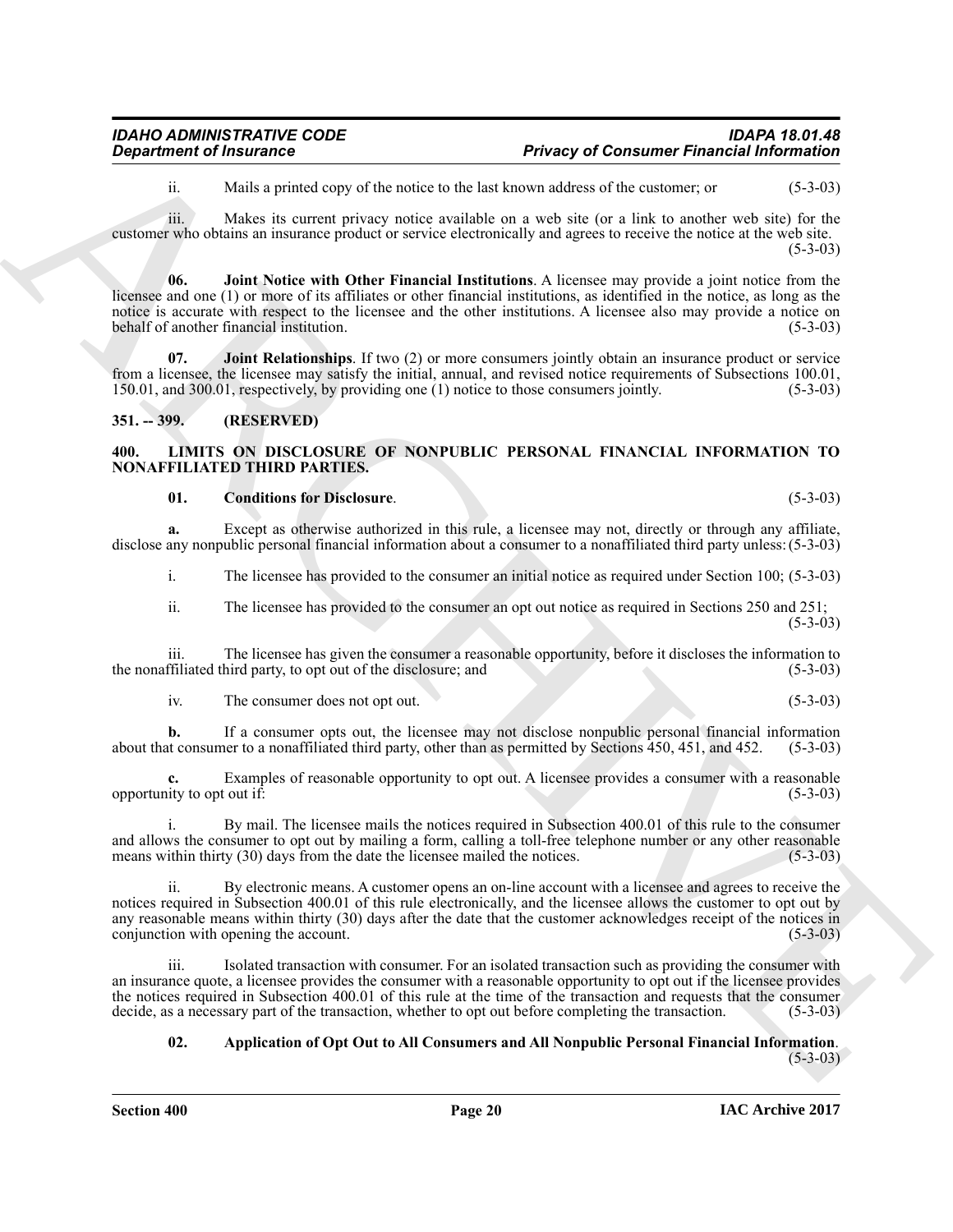**a.** A licensee shall comply with Section 400, regardless of whether the licensee and the consumer relationship. (5-3-03) have established a customer relationship.

**b.** Unless a licensee complies with Section 400, the licensee may not, directly or through any affiliate, disclose any nonpublic personal financial information about a consumer that the licensee has collected, regardless of whether the licensee collected it before or after receiving the direction to opt out from the consumer. whether the licensee collected it before or after receiving the direction to opt out from the consumer.

<span id="page-20-1"></span>**03. Partial Opt Out**. A licensee may allow a consumer to select certain nonpublic personal financial information or certain nonaffiliated third parties with respect to which the consumer wishes to opt out. (5-3-03)

#### <span id="page-20-2"></span><span id="page-20-0"></span>**401. LIMITS ON REDISCLOSURE AND REUSE OF NONPUBLIC PERSONAL FINANCIAL INFORMATION.**

#### <span id="page-20-4"></span>**01. Information the Licensee Receives Under an Exception**. (5-3-03)

**a.** If a licensee receives nonpublic personal financial information from a nonaffiliated financial institution under an exception in Sections 451 or 452 of this rule, the licensee's disclosure and use of that information is limited as follows: (5-3-03)

i. The licensee may disclose the information to the affiliates of the financial institution from which see received the information: (5-3-03) the licensee received the information;

ii. The licensee may disclose the information to its affiliates, but the licensee's affiliates may, in turn, disclose and use the information only to the extent that the licensee may disclose and use the information; and

 $(5-3-03)$ 

iii. The licensee may disclose and use the information pursuant to an exception in Section 451 or 452 of this rule, in the ordinary course of business to carry out the activity covered by the exception under which the licensee received the information. (5-3-03)

**Department of Insurance<br>
Privacy of Consumer Financial information<br>
News consults a construct static couple with Section 400, regardles of whether the issues and the vocations<br>
News considered a conserve regime with Sect b.** Example. If a licensee receives information from a nonaffiliated financial institution for claims settlement purposes, the licensee may disclose the information for fraud prevention, or in response to a properly authorized subpoena. The licensee may not disclose that information to a third party for marketing purposes or use that information for its own marketing purposes. (5-3-03) that information for its own marketing purposes.

#### <span id="page-20-3"></span>**02. Information a Licensee Receives Outside of an Exception**. (5-3-03)

**a.** If a licensee receives nonpublic personal financial information from a nonaffiliated financial institution other than under an exception in Section 451 or 452 of this rule, the licensee may disclose the information only:  $(5-3-03)$ 

i. To the affiliates of the financial institution from which the licensee received the information;  $(5 - 3 - 03)$ 

ii. To its affiliates, but its affiliates may, in turn, disclose the information only to the extent that the licensee may disclose the information; and

iii. To any other person, if the disclosure would be lawful if made directly to that person by the institution from which the licensee received the information. (5-3-03) financial institution from which the licensee received the information.

**b.** Example. If a licensee obtains a customer list from a nonaffiliated financial institution outside of otions in Section 451 or 452: the exceptions in Section 451 or  $452$ :

i. The licensee may use that list for its own purposes; and (5-3-03)

ii. The licensee may disclose that list to another nonaffiliated third party only if the financial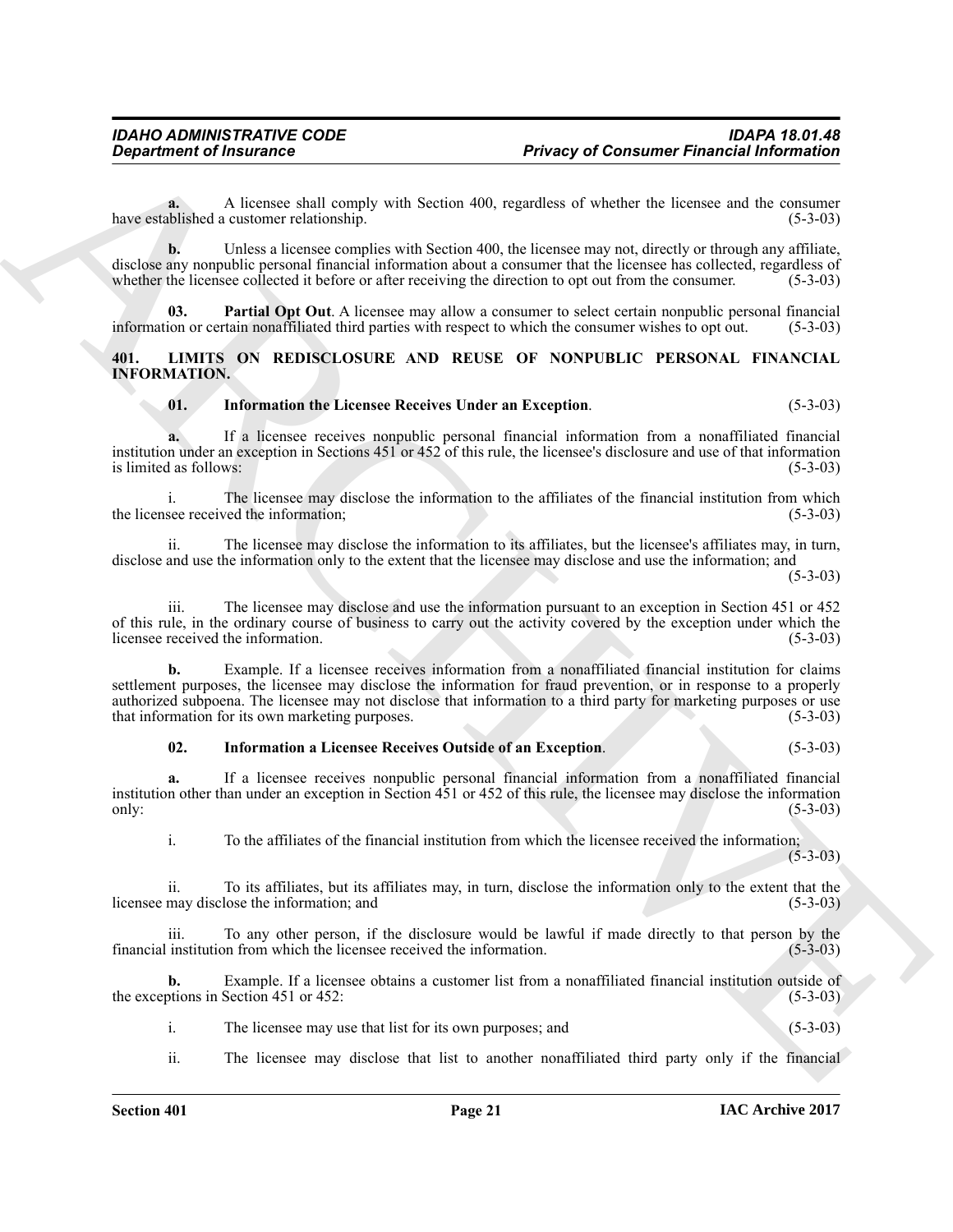#### *IDAHO ADMINISTRATIVE CODE IDAPA 18.01.48* **Privacy of Consumer Financial Information**

**Experimental Theorem Experimental In the trend for the Hart of Control Photon School Hart School Hart School Hart School Hart School Hart School Hart School Hart School Hart School Hart School Hart School Hart School Har** institution from which the licensee purchased the list could have lawfully disclosed the list to that third party. That is, the licensee may disclose the list in accordance with the privacy policy of the financial institution from which the licensee received the list, as limited by the opt out direction of each consumer whose nonpublic personal financial information the licensee intends to disclose, and the licensee may disclose the list in accordance with an exception in Section 451 or 452, such as to the licensee's attorneys or accountants. (5-3-03)

**03. Information a Licensee Discloses Under an Exception**. If a licensee discloses nonpublic personal financial information to a nonaffiliated third party under an exception in Section 451 or 452 of this rule, the third party may disclose and use that information only as follows: (5-3-03)

<span id="page-21-2"></span>**a.** The third party may disclose the information to the licensee's affiliates; (5-3-03)

**b.** The third party may disclose the information to its affiliates, but its affiliates may, in turn, disclose he information only to the extent that the third party may disclose and use the information: and (5-3-03) and use the information only to the extent that the third party may disclose and use the information; and

**c.** The third party may disclose and use the information pursuant to an exception in Section 451 or 452 in the ordinary course of business to carry out the activity covered by the exception under which it received the information.  $(5-3-03)$ information. (5-3-03)

**04. Information a Licensee Discloses Outside of an Exception**. If a licensee discloses nonpublic personal financial information to a nonaffiliated third party other than under an exception in Section 451 or 452 of this rule, the third party may disclose the information only: this rule, the third party may disclose the information only:

<span id="page-21-1"></span>**a.** To the licensee's affiliates; (5-3-03)

**b.** To the third party's affiliates, but the third party's affiliates, in turn, may disclose the information he extent the third party can disclose the information; and (5-3-03) only to the extent the third party can disclose the information; and

<span id="page-21-6"></span><span id="page-21-3"></span>**c.** To any other person, if the disclosure would be lawful if the licensee made it directly to that person.  $(5-3-03)$ 

### <span id="page-21-0"></span>**402. LIMITS ON SHARING ACCOUNT NUMBER INFORMATION FOR MARKETING PURPOSES.**

**01. General Prohibition on Disclosure of Account Numbers**. A licensee shall not, directly or through an affiliate, disclose, other than to a consumer reporting agency, a policy number or similar form of access number or access code for a consumer's policy or transaction account to any nonaffiliated third party for use in telemarketing, direct mail marketing or other marketing through electronic mail to the consumer. (5-3-03)

<span id="page-21-5"></span>**02. Exceptions**. Subsection 402.01 of this rule does not apply if a licensee discloses a policy number or access code: (5-3-03) similar form of access number or access code:

**a.** To the licensee's service provider solely in order to perform marketing for the licensee's own products or services, as long as the service provider is not authorized to directly initiate charges to the account;  $(5 - 3 - 03)$ 

**b.** To a licensee who is a producer solely in order to perform marketing for the licensee's own products es: or (5-3-03) or services; or

**c.** To a participant in an affinity or similar program where the participants in the program are 1 to the customer when the customer enters into the program. (5-3-03) identified to the customer when the customer enters into the program.

#### <span id="page-21-4"></span>**03. Examples of Information Not Considered to Be a Policy Number or Account**. (5-3-03)

**a.** Policy number. A policy number, or similar form of access number or access code, does not include a number or code in an encrypted form, as long as the licensee does not provide the recipient with a means to decode the number or code.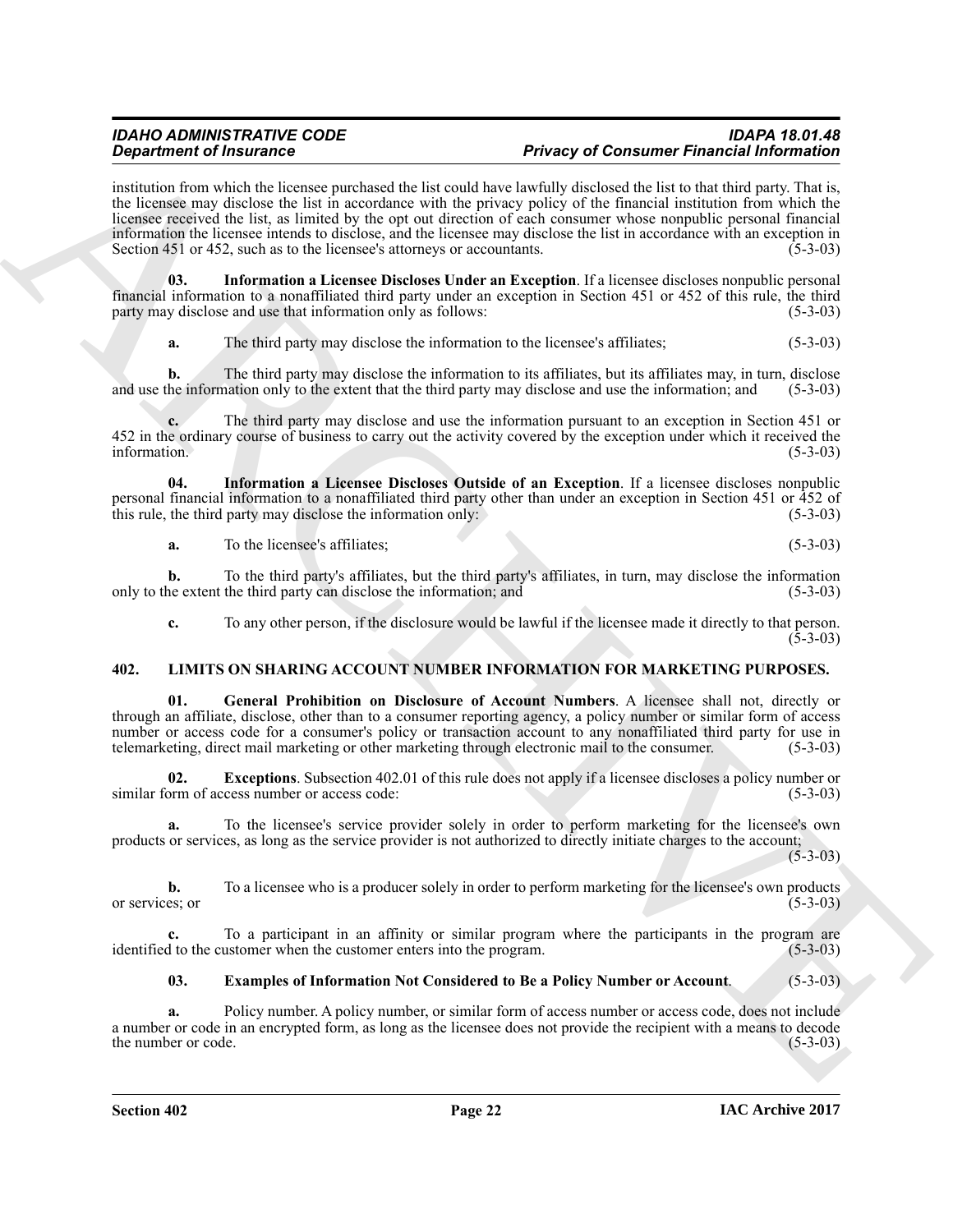**b.** Policy or transaction account. For the purposes of Section 402, a policy or transaction account is an account other than a deposit account or a credit card account. A policy or transaction account does not include an account to which third parties cannot initiate charges. (5-3-03) account to which third parties cannot initiate charges.

### <span id="page-22-0"></span>**403. -- 449. (RESERVED)**

#### <span id="page-22-3"></span><span id="page-22-1"></span>**450. EXCEPTION TO OPT OUT REQUIREMENTS FOR DISCLOSURE OF NONPUBLIC PERSONAL FINANCIAL INFORMATION FOR SERVICE PROVIDERS AND JOINT MARKETING.**

#### <span id="page-22-4"></span>**01. General Rule**. (5-3-03)

**a.** The opt out requirements in Sections 250, 251 and 400 do not apply when a licensee provides nonpublic personal financial information to a nonaffiliated third party to perform services for the licensee or<br>functions on the licensee's behalf, if the licensee: (5-3-03) functions on the licensee's behalf, if the licensee:

i. Provides the initial notice in accordance with Section 100; and (5-3-03)

ii. Enters into a contractual agreement with the third party that prohibits the third party from disclosing or using the information other than to carry out the purposes for which the licensee disclosed the information, including use under an exception in Section 451 or 452 in the ordinary course of business to carry out those purposes. (5-3-03)

**Equation of Instantanes Control and Archives Control and Archives Control and Theorem Control and Archives Control and Archives Control and Archives Control and Archives Control and Archives Control and Archives Control b.** Example. If a licensee discloses nonpublic personal financial information under Section 450 to a financial institution with which the licensee performs joint marketing, the licensee's contractual agreement with that institution meets the requirements of Subparagraph 450.01.a.ii. of this rule if it prohibits the institution from disclosing or using the nonpublic personal financial information except as necessary to carry out the joint marketing or under an exception in Section 451 or 452 in the ordinary course of business to carry out that joint marketing.

 $(5-3-03)$ 

<span id="page-22-5"></span>**02. Service May Include Joint Marketing**. The services a nonaffiliated third party performs for a licensee under Subsection 450.01 of this rule may include marketing of the licensee's own products or services or marketing of financial products or services offered pursuant to a written agreement between the licensee and one (1) or more financial institutions to jointly offer, endorse, or sponsor a financial product or service. (5-3-03)

#### <span id="page-22-6"></span><span id="page-22-2"></span>**451. EXCEPTIONS TO NOTICE AND OPT OUT REQUIREMENTS FOR DISCLOSURE OF NONPUBLIC PERSONAL FINANCIAL INFORMATION FOR PROCESSING AND SERVICING TRANSACTIONS.**

**01. Exceptions for Processing Transactions at Consumer's Request**. The requirements for initial notice in Paragraph 100.01.b., the opt out in Sections 250, 251, and 400, and service providers and joint marketing in Section 450 do not apply if the licensee discloses nonpublic personal financial information as necessary to effect, administer or enforce a transaction that a consumer requests or authorizes, or in connection with: (5-3-03)

<span id="page-22-7"></span>**a.** Servicing or processing an insurance product or service that a consumer requests or authorizes;

 $(5-3-03)$ 

**b.** Maintaining or servicing the consumer's account with a licensee, or with another entity as part of a private label credit card program or other extension of credit on behalf of such entity; (5-3-03)

**c.** A proposed or actual securitization, secondary market sale (including sales of servicing rights) or ansaction related to a transaction of the consumer; or (5-3-03) similar transaction related to a transaction of the consumer; or

<span id="page-22-8"></span>**d.** Reinsurance or stop loss or excess loss insurance. (5-3-03)

**02.** Necessary to Effect, Administer or Enforce a Transaction. Necessary to effect, administer or transaction means that the disclosure is: (5-3-03) enforce a transaction means that the disclosure is: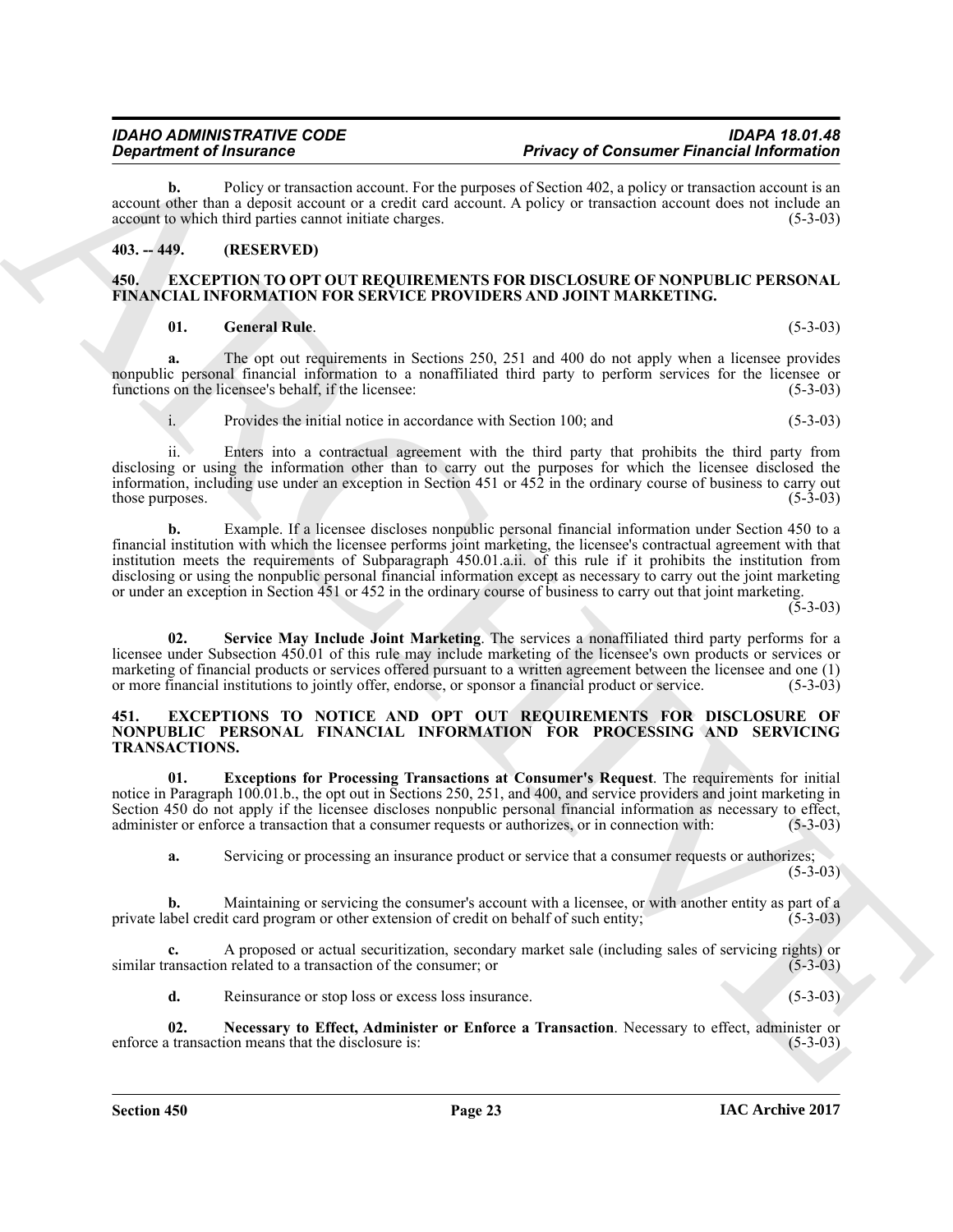#### *IDAHO ADMINISTRATIVE CODE IDAPA 18.01.48* **Privacy of Consumer Financial Information**

**a.** Required, or is one of the lawful or appropriate methods, to enforce the licensee's rights or the rights of other persons engaged in carrying out the financial transaction or providing the product or service; or

 $(5-3-03)$ 

**b.** Required, or is a usual, appropriate or acceptable method: (5-3-03)

i. To carry out the transaction or the product or service business of which the transaction is a part, and record, service or maintain the consumer's account in the ordinary course of providing the insurance product or service; (5-3-03)

ii. To administer or service benefits or claims relating to the transaction or the product or service of which it is a part; (5-3-03) business of which it is a part;

iii. To provide a confirmation, statement or other record of the transaction, or information on the status or value of the insurance product or service to the consumer or the consumer's agent or broker; (5-3-03)

iv. To accrue or recognize incentives or bonuses associated with the transaction that are provided by a<br>or any other party: (5-3-03) licensee or any other party;

**Equation of fractional of the small of the small of power of Coration Primarilla information and<br>
radius of the second state of the small of spin and originate the small of the second state of the small<br>
Republic process** To underwrite insurance at the consumer's request or for any of the following purposes as they relate to a consumer's insurance: account administration, reporting, investigating or preventing fraud or material misrepresentation, processing premium payments, processing insurance claims, administering insurance benefits (including utilization review activities), participating in research projects or as otherwise required or specifically permitted by federal or state law; or (5-3-03)

vi. In connection with: (5-3-03)

(1) The authorization, settlement, billing, processing, clearing, transferring, reconciling or collection of amounts charged, debited or otherwise paid using a debit, credit or other payment card, check or account number, or by other payment means;

| (2) | The transfer of receivables, accounts, or interests therein; or | $(5-3-03)$ |
|-----|-----------------------------------------------------------------|------------|
|-----|-----------------------------------------------------------------|------------|

<span id="page-23-2"></span><span id="page-23-1"></span>(3) The audit of debit, credit, or other payment information. (5-3-03)

#### <span id="page-23-0"></span>**452. OTHER EXCEPTIONS TO NOTICE AND OPT OUT REQUIREMENTS FOR DISCLOSURE OF NONPUBLIC PERSONAL FINANCIAL INFORMATION.**

**01. Exceptions to Opt Out Requirements**. The requirements for initial notice to consumers in Paragraph 100.01.b., the opt out in Sections 250, 251, and 400, and service providers and joint marketing in Section 450 do not apply when a licensee discloses nonpublic personal financial information: (5-3-03) 450 do not apply when a licensee discloses nonpublic personal financial information:

**a.** With the consent or at the direction of the consumer, provided that the consumer has not revoked ent or direction; (5-3-03) the consent or direction;

**b.** To protect the confidentiality or security of a licensee's records pertaining to the consumer, service, or transaction; (5-3-03) product or transaction;

- **c.** To protect against or prevent actual or potential fraud or unauthorized transactions; (5-3-03)
- **d.** For required institutional risk control or for resolving consumer disputes or inquiries; (5-3-03)
- **e.** To persons holding a legal or beneficial interest relating to the consumer; or (5-3-03)
- **f.** To persons acting in a fiduciary or representative capacity on behalf of the consumer; (5-3-03)
- **g.** To provide information to insurance rate advisory organizations, guaranty funds or agencies,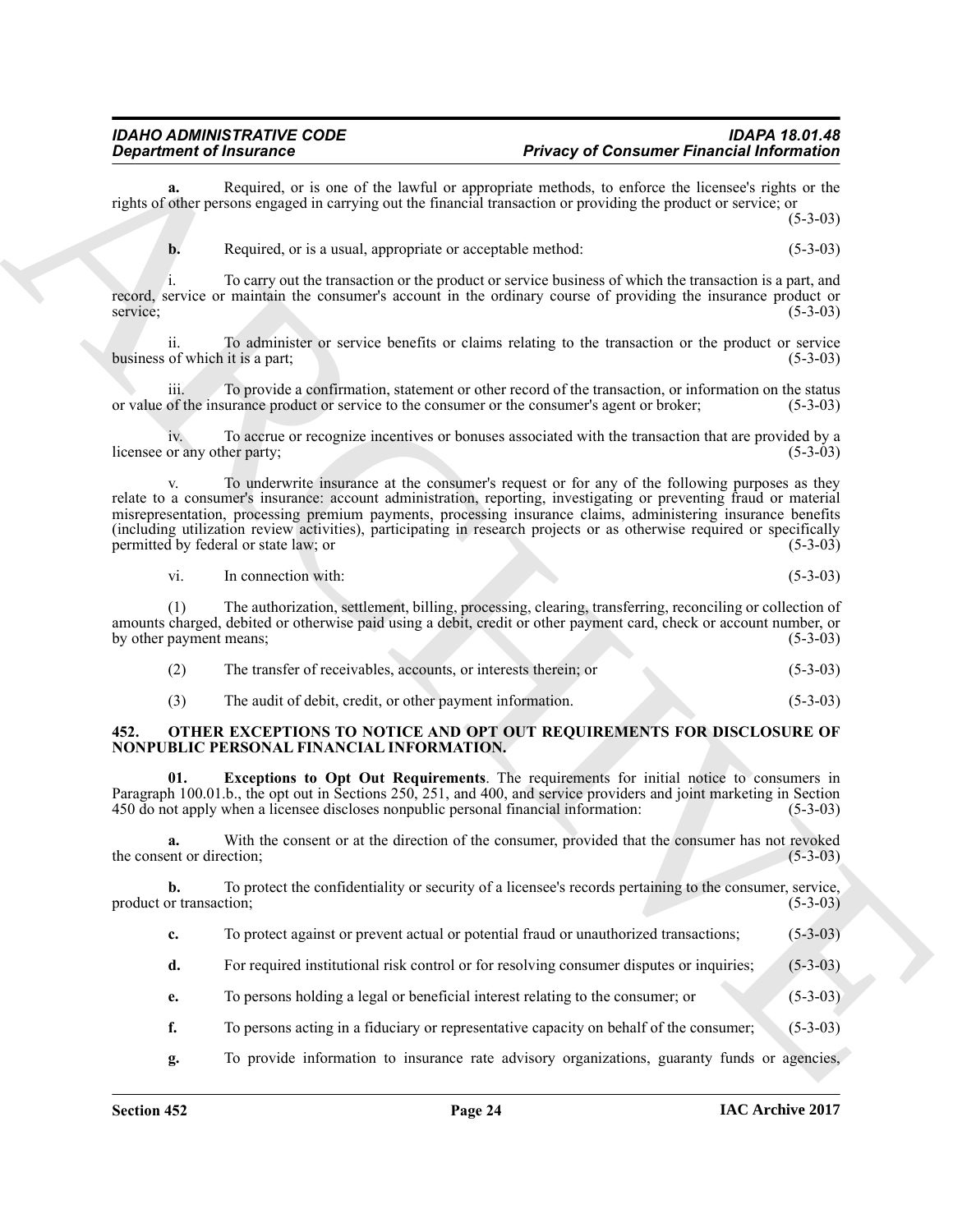agencies that are rating a licensee, persons that are assessing the licensee's compliance with industry standards, and the licensee's attorneys, accountants and auditors: (5-3-03) the licensee's attorneys, accountants and auditors;

**Experimental into the same of the same of the same of Consumer Financial Information (A) and the same of the same of the same of the same of the same of the same of the same of the same of the same of the same of the sam h.** To the extent specifically permitted or required under other provisions of law and in accordance with the federal Right to Financial Privacy Act of 1978 (12 U.S.C. 3401 et seq.), to law enforcement agencies (including the Federal Reserve Board, Office of the Comptroller of the Currency, Federal Deposit Insurance Corporation, Office of Thrift Supervision, National Credit Union Administration, the Securities and Exchange Commission, the Secretary of the Treasury, and the Federal Trade Commission), with respect to 31 U.S.C. Chapter 53, Subchapter II (Records and Reports on Monetary Instruments and Transactions) and 12 U.S.C. Chapter 21 (Financial Recordkeeping), a state insurance authority, self-regulatory organizations or for an investigation on a matter related to public safety; (5-3-03)

To a consumer reporting agency in accordance with the federal Fair Credit Reporting Act (15<br>a.): or from a consumer report reported by a consumer reporting agency: (5-3-03) U.S.C. 1681 et seq.); or from a consumer report reported by a consumer reporting agency;

In connection with a proposed or actual sale, merger, transfer, or exchange of all or a portion of a business or operating unit if the disclosure of nonpublic personal financial information concerns solely consumers of the business or unit; (5-3-03) the business or unit;

**k.** To comply with federal, state or local laws, rules, and other applicable legal requirements; to comply with a properly authorized civil, criminal, or regulatory investigation, or subpoena or summons by federal, state or local authorities; or to respond to judicial process or government regulatory authorities having jurisdiction over a licensee for examination, compliance, or other purposes as authorized by law; (5-3-03) over a licensee for examination, compliance, or other purposes as authorized by law;

**l.** For purposes related to the replacement of a group benefit plan, a group health plan, a group benefit plan or a workers' compensation plan; or  $(5-3-03)$ welfare plan or a workers' compensation plan; or

**m.** With the consent of or at the direction of a liquidator or rehabilitator appointed pursuant to Chapter 41, Idaho Code. (5-3-03) 33, Title 41, Idaho Code.

<span id="page-24-6"></span>**02. Example of Revocation of Consent**. A consumer may revoke consent by subsequently exercising the right to opt out of future disclosures of nonpublic personal information as permitted under Subsection 251.05.

(5-3-03)

#### <span id="page-24-0"></span>**453. -- 499. (RESERVED)**

#### <span id="page-24-7"></span><span id="page-24-1"></span>**500. PROTECTION OF FAIR CREDIT REPORTING ACT.**

Nothing in this rule shall be construed to modify, limit, or supersede the operation of the federal Fair Credit Reporting Act (15 U.S.C. 1681 et seq.), and no inference shall be drawn on the basis of the provisions of this rule regarding whether information is transaction or experience information under Section 603 of that Act. (5-3-03) whether information is transaction or experience information under Section 603 of that Act.

#### <span id="page-24-5"></span><span id="page-24-2"></span>**501. NONDISCRIMINATION.**

A licensee shall not unfairly discriminate against any consumer or customer because that consumer or customer has opted out from the disclosure of his nonpublic personal financial information pursuant to the provisions of this rule.

 $(5-3-03)$ 

#### <span id="page-24-8"></span><span id="page-24-3"></span>**502. VIOLATION.**

Any person who releases nonpublic personal information in violation of these rules, or otherwise fails to comply with these rules, may be found by the Director to be in violation of Chapter 13, Title 41, Idaho Code, and subject to penalties as set forth in that chapter. penalties as set forth in that chapter.

#### <span id="page-24-4"></span>**503. -- 999. (RESERVED)**

#### **APPENDIX A -- SAMPLE CLAUSES**

Licensees, including a group of financial holding company affiliates that use a common privacy notice, may use the following sample clauses, if the clause is accurate for each institution that uses the notice. (Note that disclosure of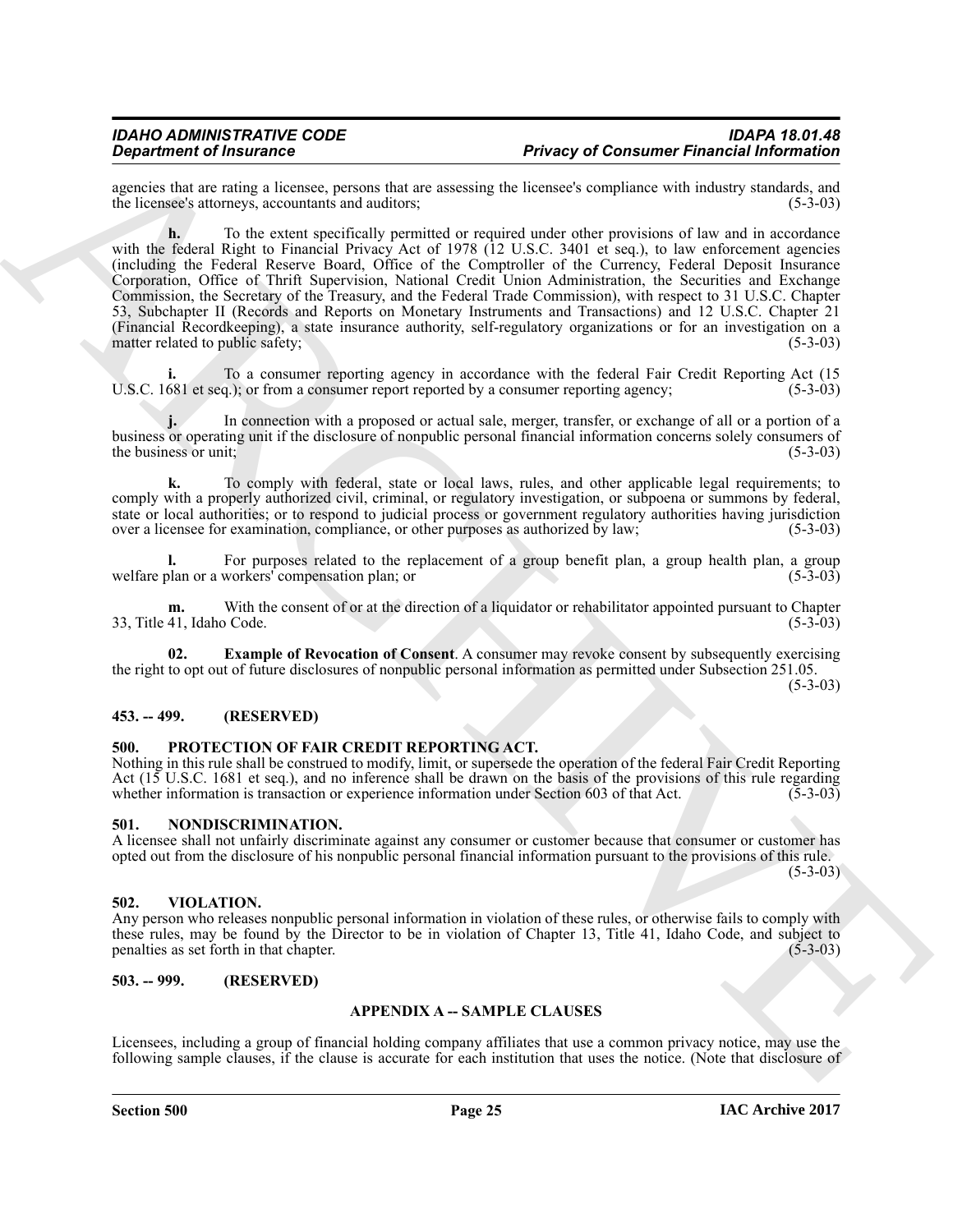certain information, such as assets, income and information from a consumer reporting agency, may give rise to obligations under the federal Fair Credit Reporting Act, such as a requirement to permit a consumer to opt out of disclosures to affiliates or designation as a consumer reporting agency if disclosures are made to nonaffiliated third parties.)

A-1-Categories of information a licensee collects (all institutions)

A licensee may use this clause, as applicable, to meet the requirement to describe the categories of nonpublic personal information the licensee collects.

Sample Clause A-1:

We collect nonpublic personal information about you from the following sources:

Information we receive from you on applications or other forms; Information about your transactions with us, our affiliates or others; and

Information we receive from a consumer reporting agency.

A-2-Categories of information a licensee discloses (institutions that disclose outside of the exceptions) A licensee may use one of these clauses, as applicable, to meet the requirement to describe the categories of nonpublic personal information the licensee discloses. The licensee may use these clauses if it discloses nonpublic personal information other than as permitted by the exceptions in Sections 450, 451, and 452.

Sample Clause A-2, Alternative 1:

We may disclose the following kinds of nonpublic personal information about you:

Information we receive from you on applications or other forms, such as [provide illustrative examples, such as "your name, address, social security number, assets, income, and beneficiaries"];

Information about your transactions with us, our affiliates or others, such as [provide illustrative examples, such as "your policy coverage, premiums, and payment history"]; and

Information we receive from a consumer reporting agency, such as [provide illustrative examples, such as "your creditworthiness and credit history"].

#### Sample Clause A-2, Alternative 2:

We may disclose all of the information that we collect, as described [describe location in the notice, such as "above" or "below"].

A-3-Categories of information a licensee discloses and parties to whom the licensee discloses (institutions that do not disclose outside of the exceptions)

**Strainer of Financial Strainer and Strainer Extrainer Bonda Control Control Control Control Control Control Control Control Control Control Control Control Control Control Control Control Control Control Control Control** A licensee may use this clause, as applicable, to meet the requirements to describe the categories of nonpublic personal information about customers and former customers that the licensee discloses and the categories of affiliates and nonaffiliated third parties to whom the licensee discloses. A licensee may use this clause if the licensee does not disclose nonpublic personal information to any party, other than as permitted by the exceptions in Sections 451 and 452.

Sample Clause A-3:

We do not disclose any nonpublic personal information about our customers or former customers to anyone, except as permitted by law.

A-4-Categories of parties to whom a licensee discloses (institutions that disclose outside of the exceptions) A licensee may use this clause, as applicable, to describe the categories of affiliates and nonaffiliated third parties to whom the licensee discloses nonpublic personal information. This clause may be used if the licensee discloses nonpublic personal information other than as permitted by the exceptions in Sections 450, 451, and 452, as well as when permitted by the exceptions in Sections 451 and 452.

Sample Clause A-4:

We may disclose nonpublic personal information about you to the following types of third parties:

Financial service providers, such as [provide illustrative examples, such as "life insurers, automobile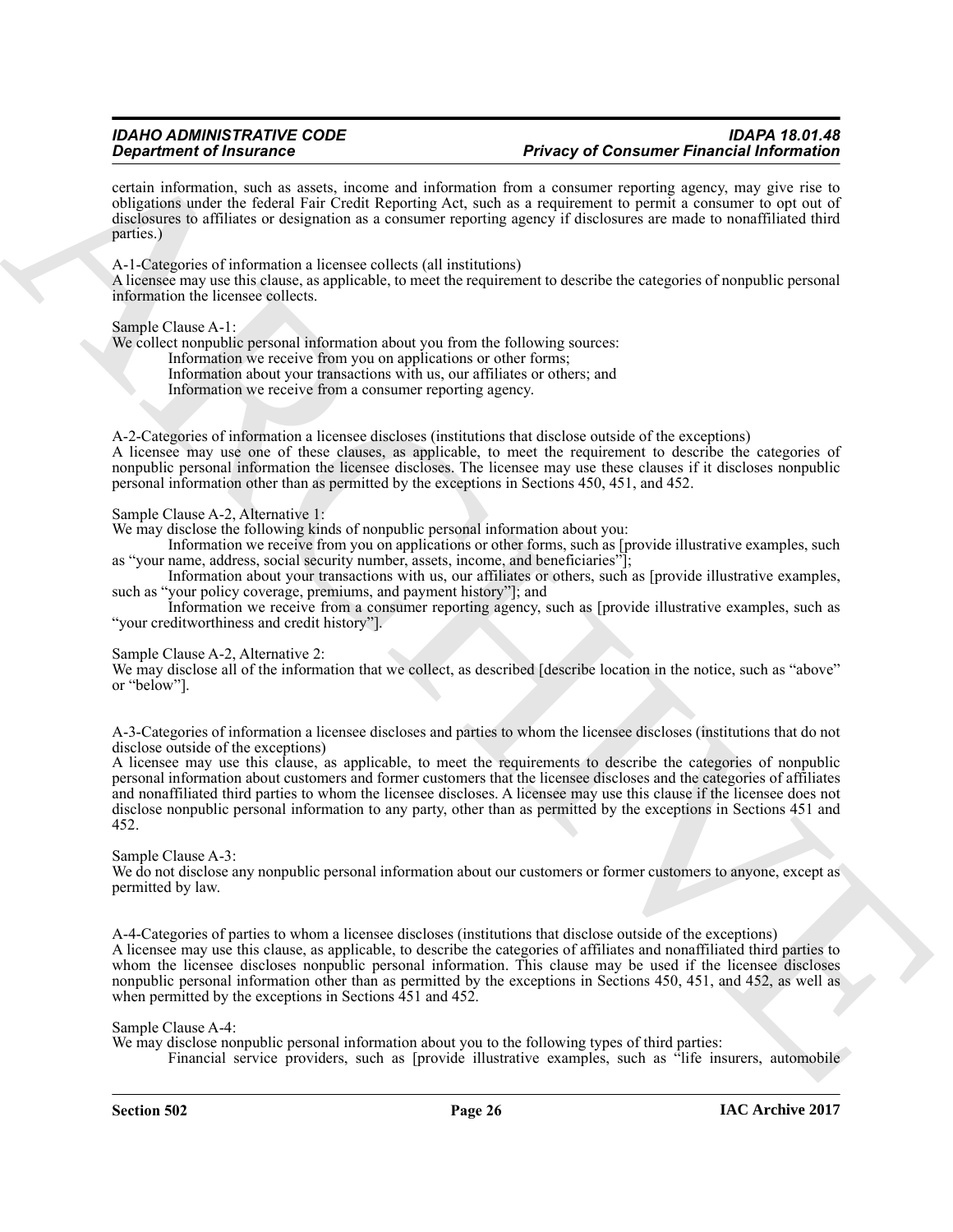#### *IDAHO ADMINISTRATIVE CODE IDAPA 18.01.48* **Privacy of Consumer Financial Information**

insurers, mortgage bankers, securities broker-dealers, and insurance agents"];

Non-financial companies, such as [provide illustrative examples, such as "retailers, direct marketers, airlines, and publishers"]; and

Others, such as [provide illustrative examples, such as "non-profit organizations"].

We may also disclose nonpublic personal information about you to nonaffiliated third parties as permitted by law.

#### A-5-Service provider/joint marketing exception

**Department of Insurance**. Somewhal belongstoches, and amounts appear the means of Consumer Financial Information<br>means a material and the state of the state of the state of the state of the state of the state of the stat A licensee may use one of these clauses, as applicable, to meet the requirements related to the exception for service providers and joint marketers in Section 450. If a licensee discloses nonpublic personal information under this exception, the licensee shall describe the categories of nonpublic personal information the licensee discloses and the categories of third parties with which the licensee has contracted.

#### Sample Clause A-5, Alternative 1:

We may disclose the following information to companies that perform marketing services on our behalf or to other financial institutions with which we have joint marketing agreements:

Information we receive from you on applications or other forms, such as [provide illustrative examples, such as "your name, address, social security number, assets, income, and beneficiaries"];

Information about your transactions with us, our affiliates or others, such as [provide illustrative examples, such as "your policy coverage, premium, and payment history"]; and

Information we receive from a consumer reporting agency, such as [provide illustrative examples, such as "your creditworthiness and credit history"].

#### Sample Clause A-5, Alternative 2:

We may disclose all of the information we collect, as described [describe location in the notice, such as "above" or "below"] to companies that perform marketing services on our behalf or to other financial institutions with whom we have joint marketing agreements.

A-6-Explanation of opt out right (institutions that disclose outside of the exceptions)

A licensee may use this clause, as applicable, to provide an explanation of the consumer's right to opt out of the disclosure of nonpublic personal information to nonaffiliated third parties, including the method(s) by which the consumer may exercise that right. The licensee may use this clause if the licensee discloses nonpublic personal information other than as permitted by the exceptions in Sections 450, 451, and 452.

#### Sample Clause A-6:

If you prefer that we not disclose nonpublic personal information about you to nonaffiliated third parties, you may opt out of those disclosures, that is, you may direct us not to make those disclosures (other than disclosures permitted by law). If you wish to opt out of disclosures to nonaffiliated third parties, you may [describe a reasonable means of opting out, such as "call the following toll-free number: (insert number)"].

#### A-7-Confidentiality and security (all institutions)

A licensee may use this clause, as applicable, to describe its policies and practices with respect to protecting the confidentiality and security of nonpublic personal information.

Sample Clause A-7:

We restrict access to nonpublic personal information about you to [provide an appropriate description, such as "those employees who need to know that information to provide products or services to you"]. We maintain physical, electronic, and procedural safeguards that comply with federal rules to guard your nonpublic personal information.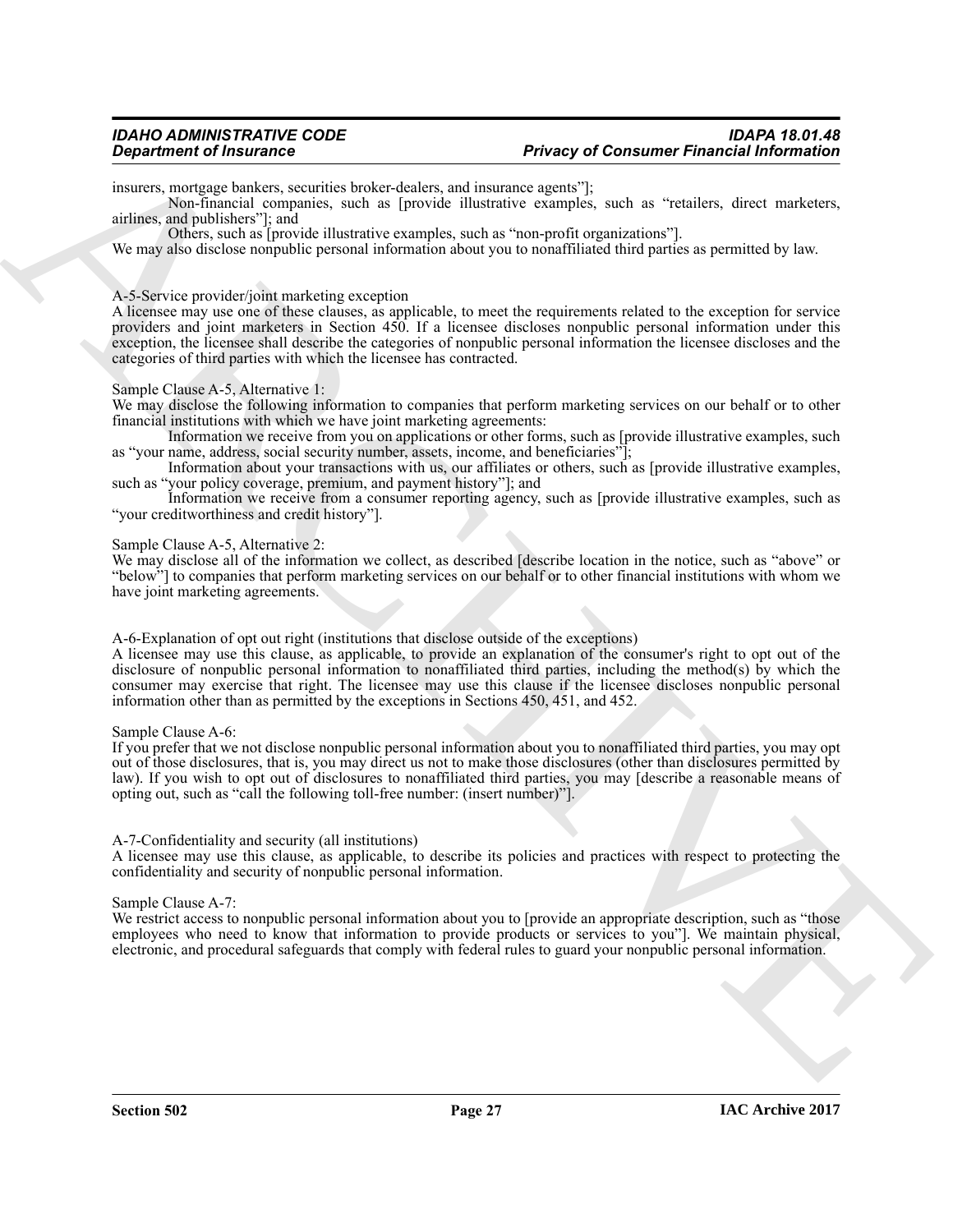## *Subject Index*

#### **A**

Annual Privacy Notice To Customers Required 12 Delivery 13 Exceptions Termination of Customer Relationship & Duplicate Notices 12 General Rule 12

#### **D**

Annual Property - [C](#page-15-3)ommunication (Section 2) Sixty Registed University (Section 2)<br>
Southern Southern Street (Section 2) Sixty Register (Section 2) (Section 2)<br>
Design and the street (Section 2) (Section 2) (Section 2) (Se Definitions - A Through D 4 Affiliate 4 Clear & Conspicuous 4 Collect<sub>4</sub> Company 5 Consumer<sub>5</sub> Consumer Reporting Agency 6 Control 6 Customer 6 Customer Relationship 6 Director 7 Definitions - E Through Z 7 Financial Institution 7 Financial Product or Service Insurance Product or Service 7 Licensee 7 Nonaffiliated Third Party 8 Nonpublic Personal Financial Information 8 Nonpublic Personal Information 8 Opt Out 9 Personally Identifiable Financial Information 9 Publicly Available Information 9 Delivery 18 Annual Notices Only 19 Examples of Reasonable & Unreasonable Expectation of Actual Notice 19 How to Provide Notices 19 Joint Notice With Other Financial Institutions 20 Joint Relationships 20 Oral Description of Notice Insufficient 19 Retention or Accessibility of Notices for Customers 19 Description Of Parties Subject To Exceptions 13

#### **E**

Exception to Opt Out Requirements for Disclosure of Nonpublic Personal Financial Information for Service Providers & Joint Marketing 23

General Rule 23 Service May Include Joint Marketing 23 Exceptions To Notice & Opt Out Requirements For Disclosure Of Nonpublic Personal Financial Information For Processing & Servicing Transactions 23 Exceptions tor Processing Transactions at Consumer's Request 23 Necessary to Effect, Administer or Enforce a Transaction 23

#### **F**

Form Of Opt Out Notice To Consumers 16 Adequate Opt Out Notice 16 Form of Opt Out Notice 16 Reasonable Means to Exercise an Opt Out Right 16 Specific Opt Out Means 16 Unreasonable Means of Opting Out 16 Future Disclosures 15 Affiliates or Nonaffiliated Third Parties 15 Nonpublic Personal Financial Information 15

#### **I**

Information To Be Included In Privacy Notices 13 Categories as Permitted by Law 13 Confidentiality & Security Practices 13 Disclosures of Information About Former Customers 13 Disclosures Under Federal Law 13 Disclosures Under Section 450 13 Explanation of Right to Opt Out 13 Information Licensee Collects 13 Information Licensee Discloses 13 Parties to Whom Licensee Discloses 13 Initial Privacy Notice To Consumers Required 10 Delivery 12 Exceptions to Allow Subsequent Delivery of Notice 11 Existing Customers 11 Initial Notice Requirement 10 When Initial Notice to a Consumer

is Not Required 10 When the Licensee Establishes a Customer Relationship 11

#### **L**

Limits On Disclosure Of Nonpublic Personal Financial Information To Nonaffiliated Third Parties 20 Application of Opt Out to All Consumers & All Nonpublic Personal Financial Information 20 Conditions for Disclosure 20 Partial Opt Out 21 Limits On Redisclosure & Reuse Of Nonpublic Personal Financial Information 21 Information a Licensee Discloses Outside of an Exception 22 Information a Licensee Discloses Under an Exception 22 Information a Licensee Receives Outside of an Exception 21 Information the Licensee Receives Under an Exception 21 Limits On Sharing Account Number Information For Marketing Purposes 22 Examples of Information Not Considered to Be a Policy Number or Account 22 Exceptions 22 General Prohibition on Disclosure of Account Numbers 22

### **N**

Nondiscrimination 25

#### **O**

Other Exceptions To Notice & Opt Out Requirements For Disclosure Of Nonpublic Personal Financial 24 Example of Revocation of Consent 25 Exceptions to Opt Out Requirements 24

#### **P**

Protection Of Fair Credit Reporting Act 25 Providing Opt Out Notice To Consumers & Complying With Opt Out Direction 17 Continuing Right to Opt Out 17 Delivery 18 Duration of Consumer' s Opt Out Direction 18 Initial Notice Required When Opt